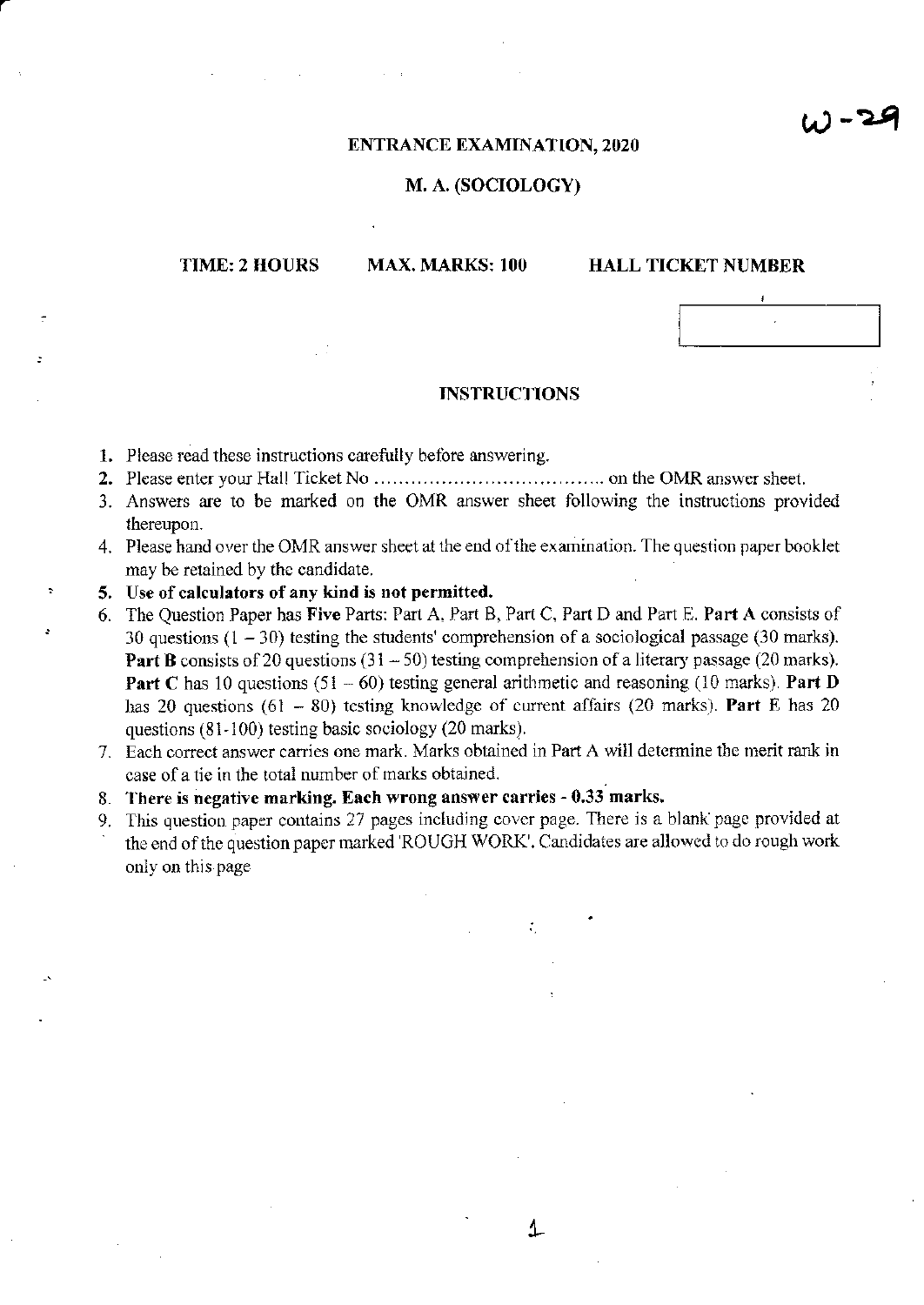#### $Part - A$

#### Comprehension

 $(30 Marks)$ 

# The Social Construction of Masculinity

Many discussions of gender identity focus on women's roles in a society. In recent years, more scholarly attention has been paid to how men's identities are constructed and the impact that these socially prescribed roles have on men's behavior. The traditional male role has been described by Linda Brannon as having four components:

- 1. "No Sissy Stuff": the need to be different from women.
- 2. "The Big Wheel": the need to be superior to others.
- 3. "The Sturdy Oak": the need to be independent and self-reliant.
- 4. "Give 'Em Hell": the need to be more powerful than others, through violence if necessary.

These are difficult standards to measure up to. Some have argued that these stereotypical male gender roles create a strain between unattainable ideals and men's actual experiences. The stress produced by adherence to these norms may be indirectly related to men's greater risk of death due to heart disease, respiratory illness, cancer, accident, homicide, and suicide. In other words, masculinity may be dangerous to your health.

The recognition that adherence to the stereotypical male gender role carries with it unique pressures has led to the development of a men's movement. In the early 1970s, some men mostly white, educated professionals - began to meet in small informal groups to discuss their experiences as men, their interpersonal relationships, their notions of masculinity, and how these influence their lives. By the mid-1970s, more than three hundred men's group had developed, with the primary task of discussing how gender norms and stereotypes limited them.

There are two main strands to the men's movement. The first is labelled as "male-identified" and is a corollary of mainstream feminism. A main tenet is that male privilege bestows as many disadvantages as advantages. The goals of this camp are male enlightenment and personal development. Men are encouraged to explore "feminine" aspects of their personality, to develop closer relationships, and to freely express their emotions. A second strand has been labelled as "female-identified." Adherents argue that traditional masculinity is debilitating and thus the social structures that distribute power unequally must be dismantled and rebuilt.

#### **Findings from Other Cultures**

If gender differences were mostly the result of biology, then we could expect that gender roles would not vary much from culture to culture. However, one set of findings that help show gender roles are in fact socially constructed comes from anthropologists, who have studied gender in other times and cultures.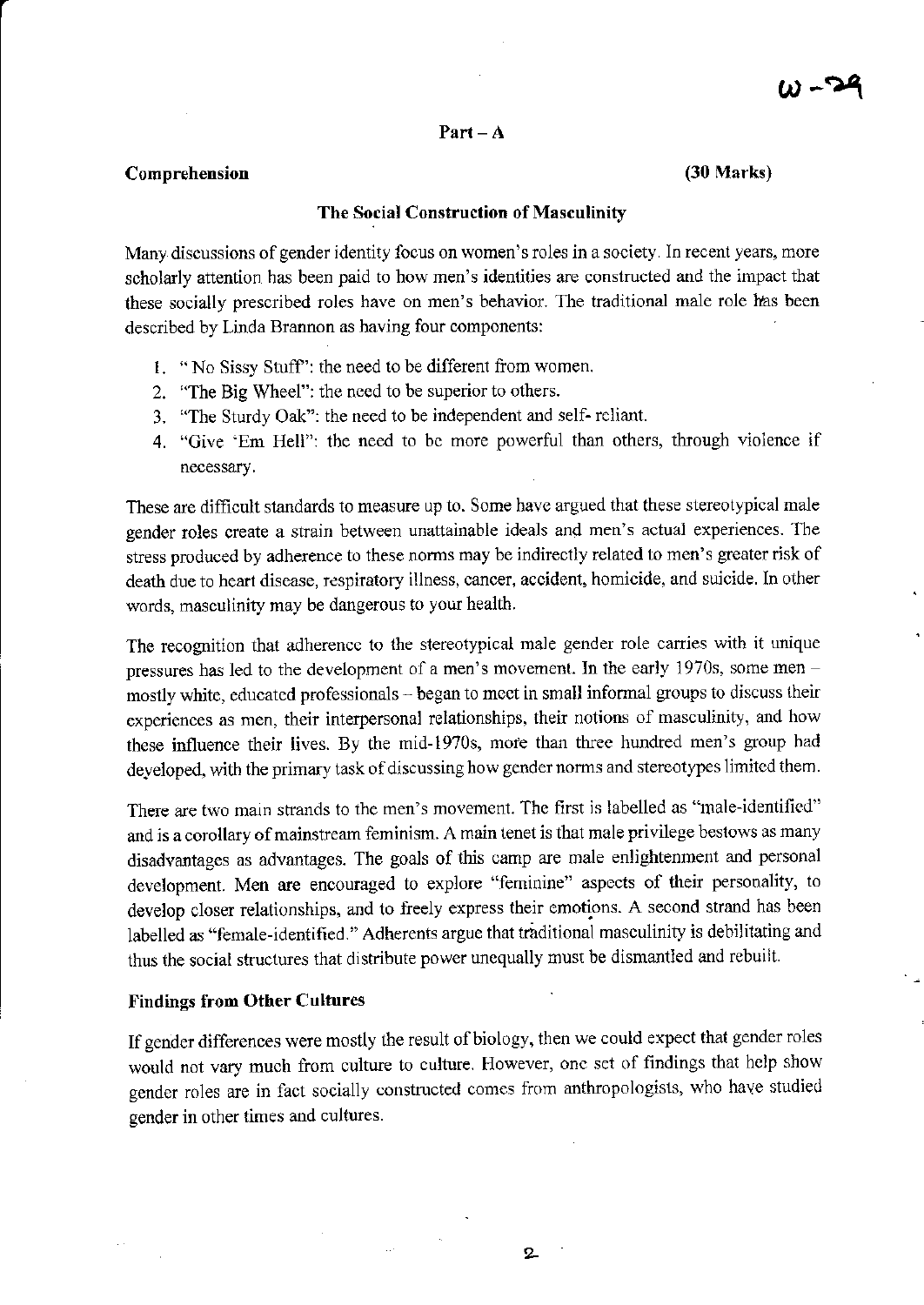### **NEW GUINEA**

¢

In her classic New Guinea study, Sex and Temperament in Three Primitive Societies, Margaret Mead observed wide variability among gender role prescriptions – and such marked differences from those in the United States – that any claims to the universality of gender roles had to be rejected. Mead studied three separate tribes in New Guinea, which varied widely in their gender roles. The Arapesh were a society in which both males and females generally had characteristics and behaviors that would typically be associated with the Western female role. Both sexes among the Arapesh were passive, gentle, unaggressive and emotionally responsive to the needs of others. In contrast, Mead found that in another New Guinea group, the Mundugumor, both the males and females were characteristically aggressive, suspicious, and from a Western observer's perspective, excessively cruel, especially toward children. In both cultures, however, men and women were expected to behave very similarly.

Mead then studied the Tchambuli tribe of New Guinea. The gender roles of the males and females were almost exactly reversed from the roles traditionally assigned to males and females in Western society. Mead reported in her autobiography that "among the Tchambuli the expected relations between men and women reversed those that are characteristic of our own culture. For it was Tchambuli women who were brisk and hearty, who managed the business affairs of life, and worked comfortably in cooperative groups".

The children also exhibited these characteristics. Girls were considered the brightest and most competent and displayed "the most curiosity and freest expression of intelligence." The Tchambuli boys "were already caught up in the rivalrous, catty, and individually competitive life of the men". Mead also reported that while the women managed the affairs of the family, the men were engaged differently: "Down by the lake shore in ceremonial houses the men carved and painted, gossiped and had temper tantrums, and played out their rivalries".

# THE !KUNG

Another example can be found among the !kung, a foraging society of bush-living people of the Kalahari Desert, where women provide from 60 to 80 percent of the society's food through their gathering activities. The !kung division of labor conforms to the traditional "men hunt, women gather" pattern, but the game hunted by men is a much less dependable food source than the plants and small animals obtained by women. !Kung women are respected for their specialized knowledge of the bush: "Successful gathering over the years requires the ability to discriminate among hundreds of edible and inedible species of plants at various stages in their life cycle". In addition, women return from their gathering expeditions armed not only with food for the community but also with valuable information for hunters. Draper noted that "women are skilled in reading the signs of the bush, and they take careful note of animal tracks, the men take advantage of women's reconnaissance and query them routinely on the evidence of game movements, the location of water and the like."

Thus, while the !Kung follow a gendered division of labor, it is not rigidly adhered to, and men and women sometimes do one another's chores. Child care is viewed as the responsibility of both parents, and "as children grow up there are few experiences which set one sex apart from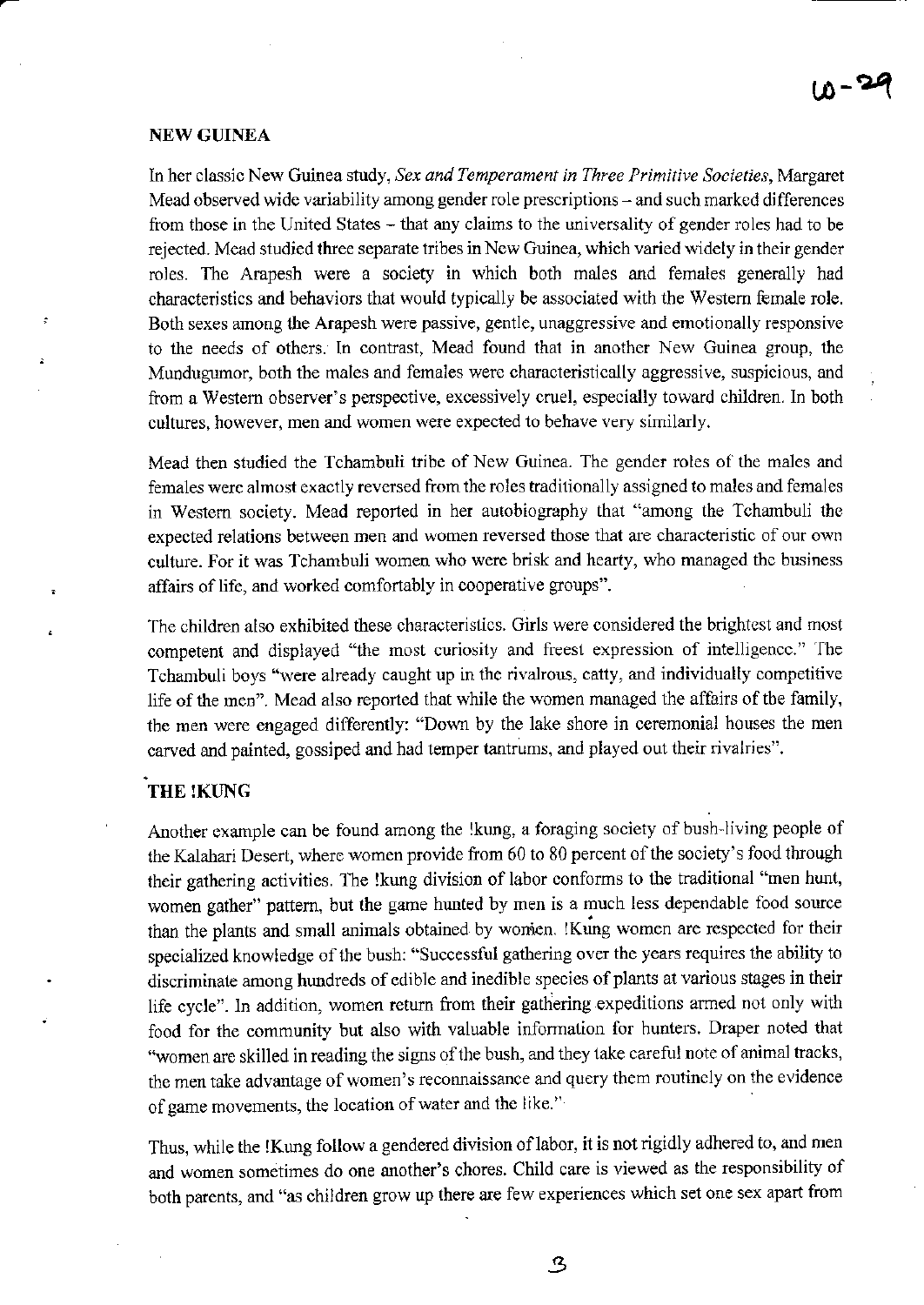the other" (Draper, 1975, p. 89). The !Kung child rearing practices are relaxed and nonauthoritarian, and aggressive behavior on the part of men and women is discouraged.

#### THE VANATINAI

The Vanatinai, a horticultural society on a small island southeast of Papua New Guinea, also are distinguished by egalitarian gender relations. Both Vanatinai women and men plant, tend, and harvest garden crops. Although hunting with spears is a male activity, women also hunt game by trapping. Members of both sexes learn and practice magic, participate in warfare, peacemaking, and community decision making; and both undertake sailing expeditions in search of ceremonial valuables. Lepkowsky notes that the Vanatinai society "offers every adult, regardless of sex or kin group, the opportunity of excelling at prestigious activities such as participation in traditional exchange or ritual functions essential to health and prosperity."

# MULTIPLE GENDERS

The understanding that only two genders (i.e., male and female) exist is not true among all societies. The berdache of some Asian, South Pacific, and North American societies is one such example. Berdaches are individuals who adopt the gender behavior ascribed to members of the opposite sex. The Mohave allow men and women to cross genders. Boys who show a preference for feminine toys and clothing undergo an initiation ceremony at puberty during which they become *alyha*. As *alyha*, they adopt feminine names, paint their faces as women do, perform female tasks, and marry men. When they marry, *alyha* pretend to menstruate by cutting their upper thighs. They also simulate pregnancy. Martin and Voorhies wrote that "labor pains, induced by drinking a severely constipating drink, culminate in the birth of a fictitious stillborn child. Stillborn Mohave infants are customarily buried by the mother, so that an alyha's failure to return to 'her' home with a living infant is explained in a culturally acceptable manner."

Likewise, Mohave women who wish to purse a masculine lifestyle undergo an initiation ceremony to become hwame. Hwame dress and live like men; they engage in hunting, farming, and shamanism - although they are not permitted to assume leadership positions or participate in warfare. They do, though, assume paternal responsibility for children; some women, in fact, become hwame after they have children. Importantly, neither hwame or alyha are considered abnormal or deviant within their cultures.

Berdaches are not the counterpart of transsexuals or transvestites in the United States, however. Roscoe has studied Zuni berdaches and noted that although berdaches technically do "crossdress", their cross-dressing is routine, public, and without erotic motives, Moreover, berdaches are not necessarily homosexual; rather, some are heterosexual, some homosexual, and others sexually oriented towards other berdaches.

In one society, Roscoe found that both males and females have characteristics typically associated with the female role in the West. In another group, both males and females are aggressive. In both cultures, men and women are expected to behave similarly. These findings demonstrate that culture - not biology - is at the root of gender differences. There was a time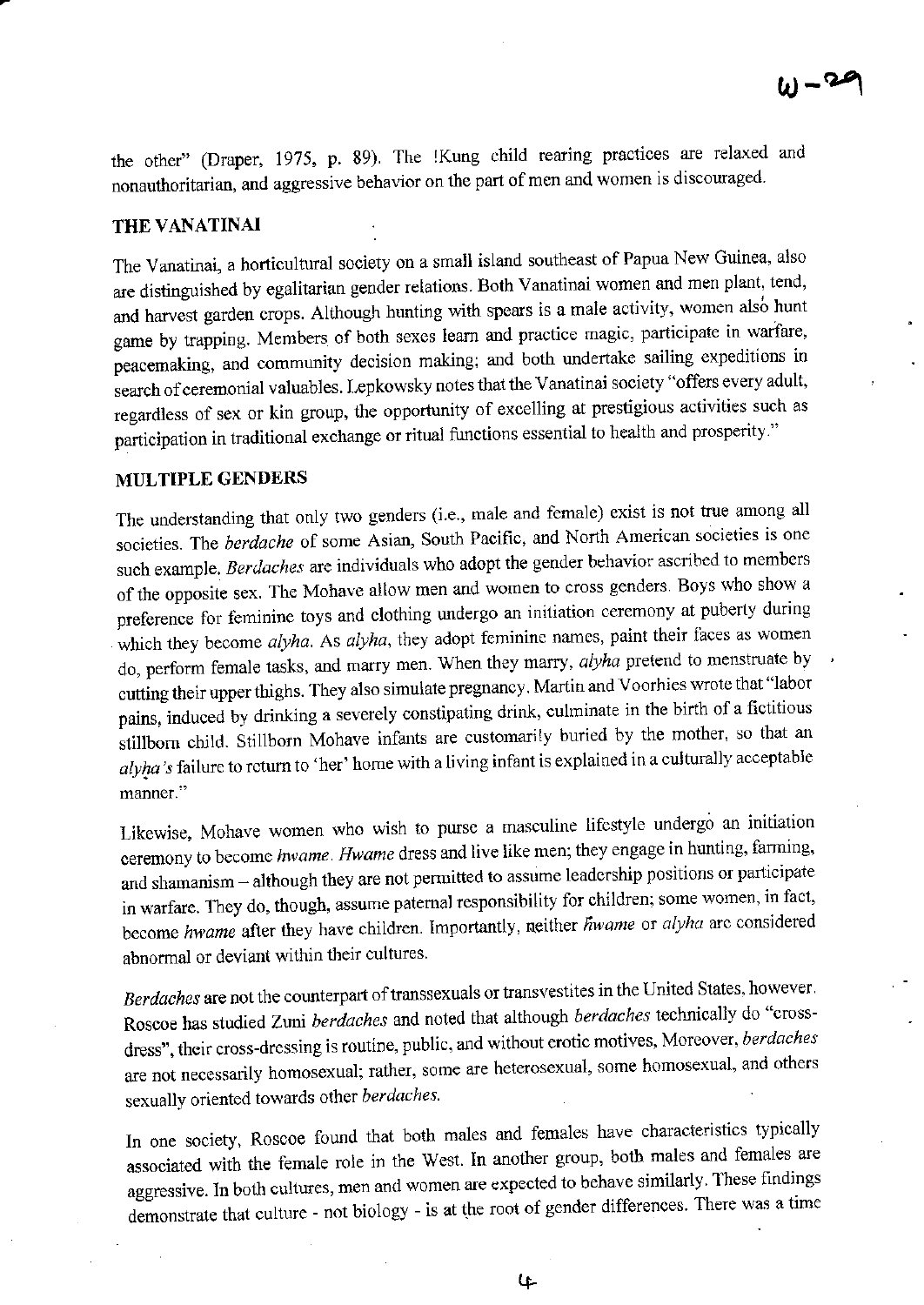in the development of feminist approaches when gender roles and gender socialization were the dominant concepts in understanding why women tended to cluster in particular occupations.

W <mark>-29</mark>

In recent years, however, sociologist have noted that while society teaches people to assune certain "masculine" or "feminine" gender ro1es, such an approach does not tell us where these gender roles come from or how thcy can be changed. For this, we need to look at the way that gender is built into the institutions of society. For example, we need to know how the schools Andrea attended and the law firm Andrea works in operate to establish "patterns of expectations" that lead people to assume certain roles.

#### Answer the following questions from the above passage:

L Understanding women's roles in society has

- A. been an integral part of masculinity studies
- B. not been the focus of studies on gender identity
- C. traditionally been the focus of studies on gender identity
- D. nothing to do with the social consfuction of masculinity
- 2. Masculinity is essentially about
	- A. women's roles in society
	- B. gender identity in occupations
	- C. discovery of gender
	- D. construction of men's identity

#### 3. Gender stereotypes are essentially about

- A. contradicting sissy stuff
- B. specifying separate roles for women and men
- C. being the 'sturdy oak'
- D. men's behaviour

#### 4. The standard male role is often constucted in

- A. stereotypical terms
- B. relation to disease and illness
- C. compliance with women's roles
- D. violent terms

# 5. Which of these is **NOT** a component of the traditional male role?

- A. The need to be different from women
- B. To imitate women
- C. To express superiority over others
- D. To wield power over others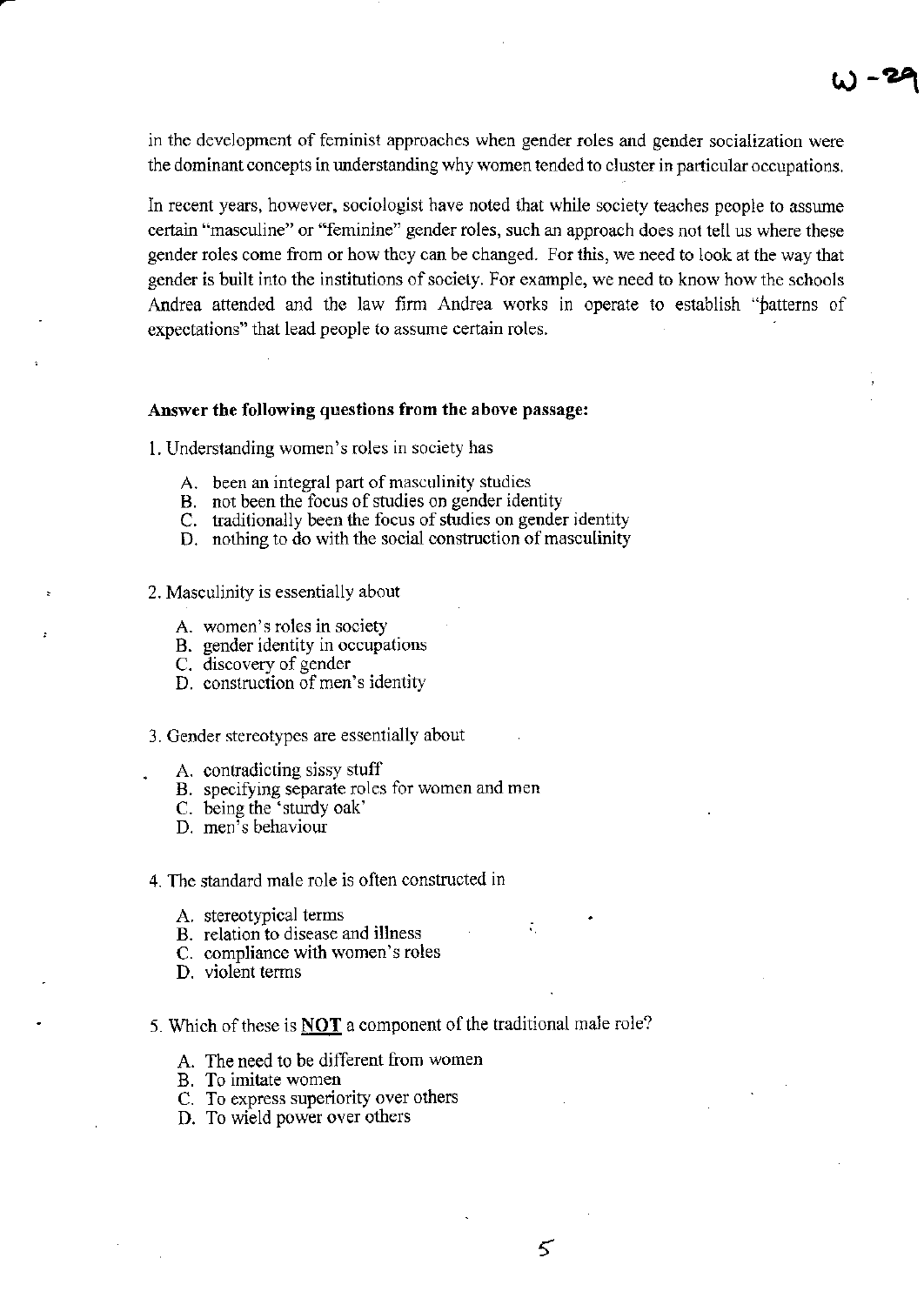- 6. Stereotypical male roles create
	- A. A strain between unattainable goals and men's actual experiences
	- B. A strain between attainable goals and men's experiences
	- C. A strain between men who have goals and those who don't
	- D. A stress-free and peaceful society.
- 7. The "sturdy oak" is an example of the need
	- A. to be like women
	- B. to be independent
	- C. to be aggressive
	- D. to be better than all
- 8. What is the basis of the claim that masculinity can be dangerous to one's health?
	- A. The strain created by stereotypical norms
	-
	- B. The risk of illness<br>C. The over-emphasis on playing women's roles
	- D. The sheer ease of attaining standards
- 9. The development of a men's movement can be traced back broadly to
	- A. health issues and women's roles
	- B. the results of biology
	- C. pressures associated with male gender roles
	- D. feminine aspects of male personality
- 10. The early stirrings of the men's movement was mostly among
	- A. working classes
	- B. white, educated professionals
	- G. women activists
	- D. the Arapesh
- 11. The 'male-identified' men's movement believes that male privilege
	- A. has no advantages
	- B. has only disadvantages
	- C. has no disadvantages
	- D. has both advantages and disadvantages

12. The men's movement which argues that traditional masculinity is 'debilitating' is called as

- A. 'male-identified' men's movement
- B. 'female identified' men's movement
- C. men's rights movement
- D. women's movement

 $\mathcal{L}$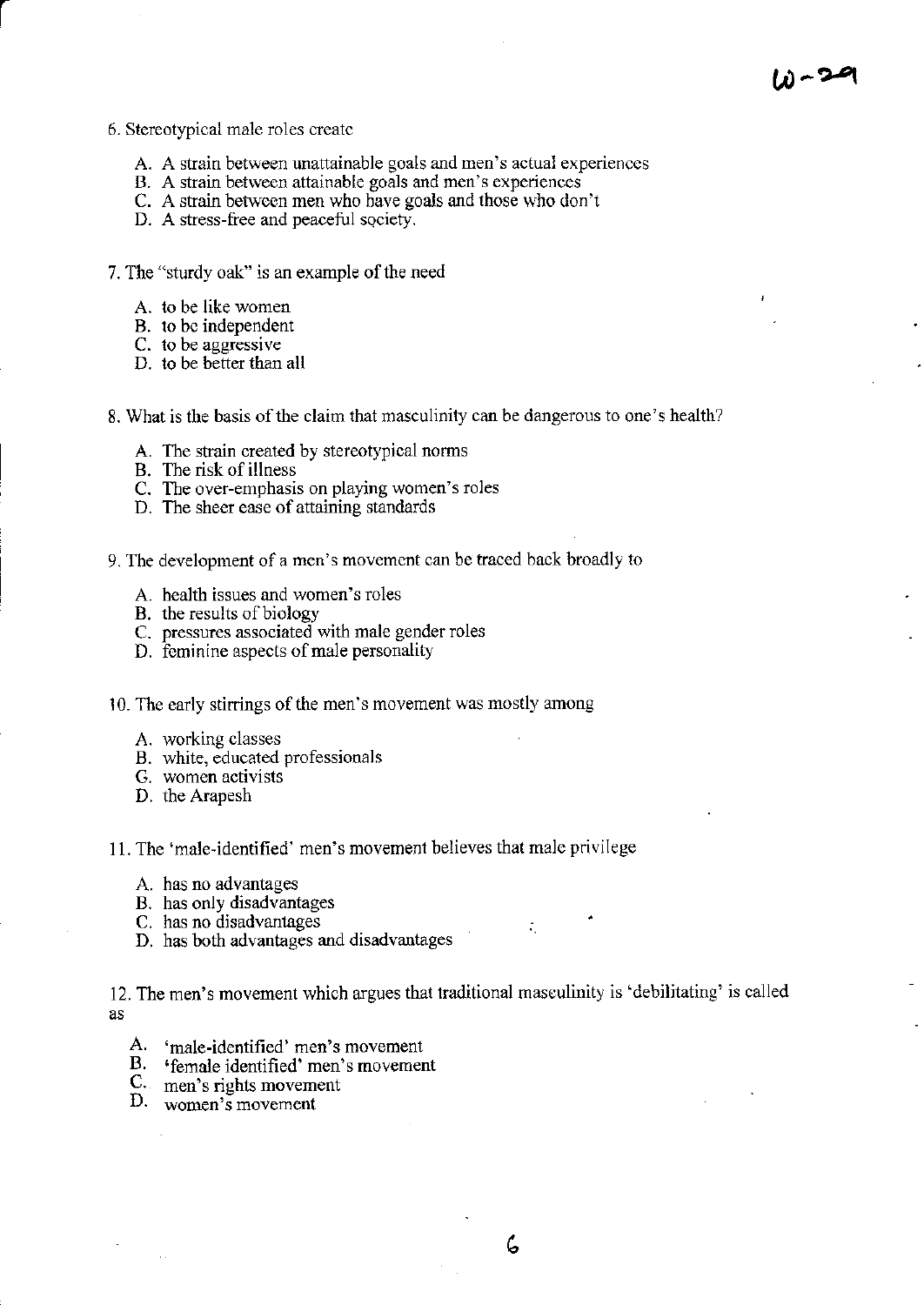13. What is the solution for 'debilitating' traditional masculinity according to the 'female' identified' men's movement?

- A. Dismantling and rebuilding the social structures
- B. Male enlightenment and personal development
- C. Free expression of emotions
- D. Retaining power structures
- 14. Gender roles vary from culture to culture because
	- A. they are socially constructed
	- B. they are the result of biology
	- C. of mainstream feminism
	- D. of men's movement
- 15. The claim about the universality of gender roles is essentially
	- A. a contribution of the work of Margaret Mead
	- B. a claim denying variability among gender role descriptions<br>C. a finding from the tribes of New Guinea
	-
	- D. a claim about the results of biology
- 16. The fact that gender roles are socially constructed comes strongly from
	- A. male and female identification
	- B. feminine aspects of male personality
	- C. the work of scholars studying gender in other times and cultures
	- D. the men's movement
- 17. Identify the 'True' statement about the tribe Tchambuli from the following:
	- A. Both women and men plant, tend and harvest garden crops
	- B. Both the males and females were characteristically aggressive, suspicious and cruel
	- C. The gender roles of the males and females were almost exactly reversed from the roles traditionally assigned in Western society
	- D. Both males and females generally had characteristics and behaviors typically associated with the Western female role
- 18. The key difference between the Arapesh and the Mundugamor is that
	- A. in both cultures men and women were expected to behave similarly
	- B. in the former the sexes were gentle and unaggressive whereas in the latter they were aggressive and suspicious
	- C. the former diverged from western female roles while the latter coincided with western perspectives
	- D. the former was based on biology while the latter was not
- 19. Margaret Mead's findings establish that masculinity in New Guinea is
	- A. equivalent to femininity in Western society
	- B. hyper-aggressive
	- C. not quite the opposite of femininity
	- D. determined by the number of boys born in each family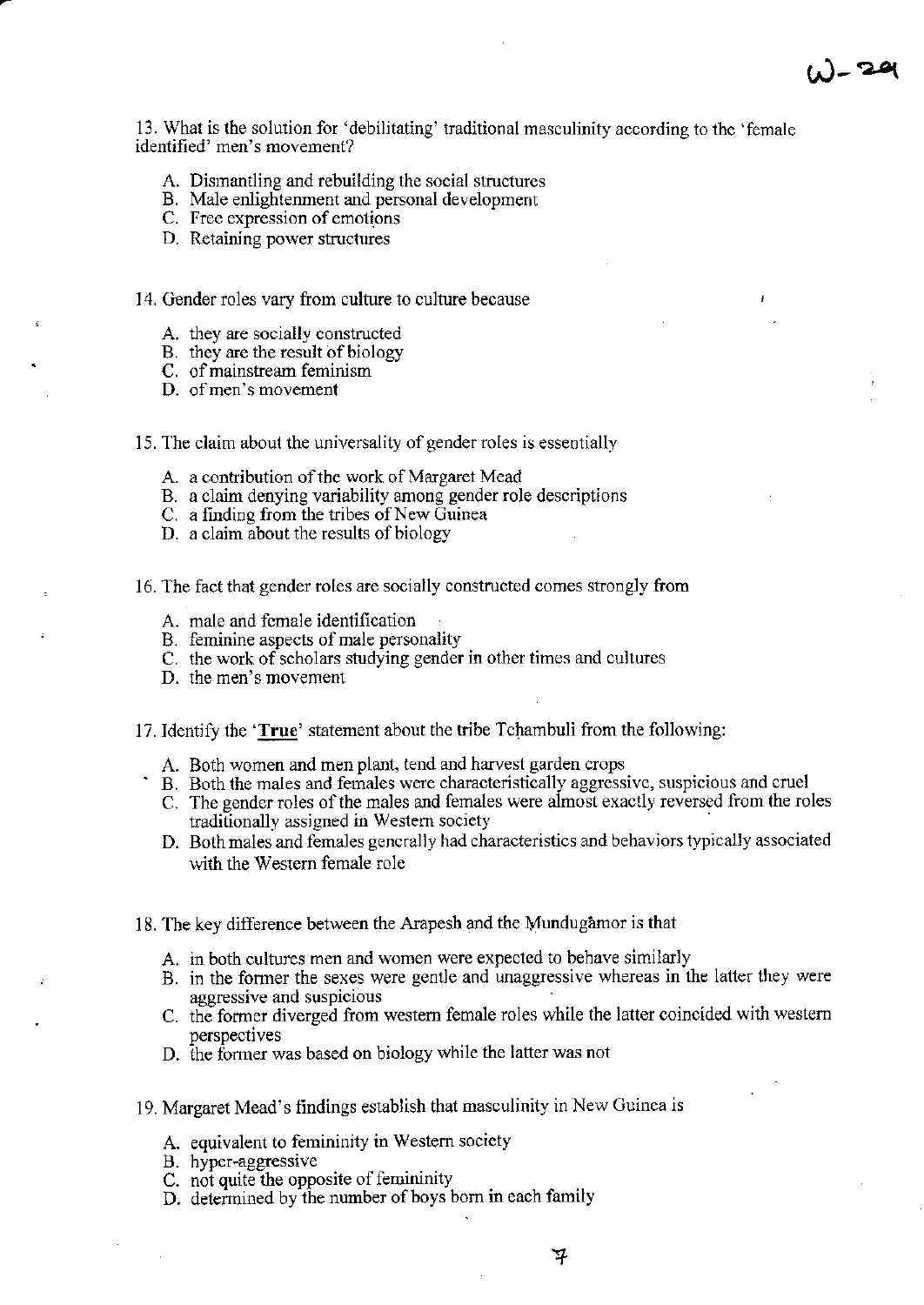# 20. A strict gender division of labour necessarily means that

- A. men and women do each other's chores
- B. men do the work prescribed to them and women do their work
- C. boys learn to do the work done by both men and women
- D. work is unorganized
- 21. The !Kung are distinctive in that they follow a gendered division of labour
	- A. which is rigidly adhered to
	- B. where child care is not the responsibility of parents
	- C. where the exchange of roles is permitted
	- D. where women hunt and men gather
- 22. Child rearing practices of the !Kung are
	- A. peaceful and non-authoritarian
	- B. excessively cruel towards children
	- C. about learning and practicing magic and warfare
	- D. similar to other cultures

23. In which of the following contexts, women are respected for their specialized knowledge and valuable hunting information?

- A. Arapesh
- B. Tchambuli
- C. Mohave
- D. Kung

l,

24. Which of the societies studied in the passage allows every adult, regardless of sex or kin group, the opportunity to excel in prestigious activities in all ritual functions for health and prosperity?

- A. Arapesh
- B. Tachambuli
- C. Mundugumor
- D. Vanatinai

25. The inversion of gender roles among men and women further testifies

- A. that gender differences are mostly the result of biology
- B. the traditional 'men hunt, women gather' pattern
- C. the universality of gender roles
- D. that gender roles are socially constructed

 $\tilde{V}_\text{eff}$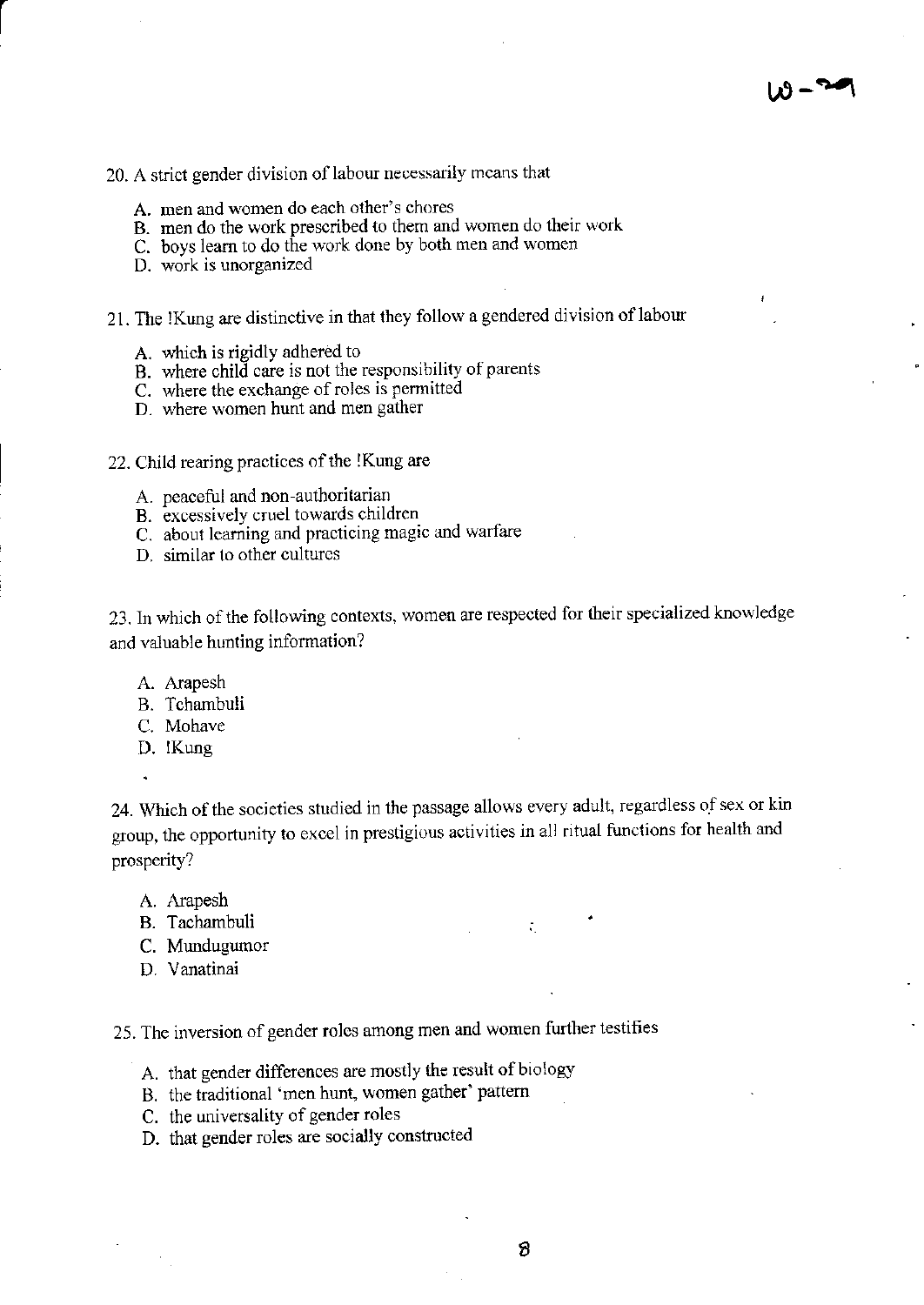26. Choose the option with the correct match with the names of the peoples/societies and their locations:

- 
- a. *Berdaches* 1. Kalahari<br>b. !Kung 2. Papua N
- 
- 
- 2. Papua New Guinea
- c. Tchambuli 3. New Guinea
- d. Vanatinai 4. Asian/South Pacific/North American
- A. a-1, b-2, c-3, d-4
- B. a-2, b-3, c-1, d-4
- C. a-4, b-1, c-3, d-2
- D. a-4, b-3, c-2, d-1
- 27. The idea of 'multiple genders' refers to
	- A. the understanding that only two genders exist
	- B. patterns of gender behaviour across the sexes
	- C. the universality of gender roles
	- D. the results of biology

28. Those individuals who adopt the gender behaviour ascribed to the opposite gender are in some societies called as

- A. Homosexual
- B. Berdaches
- C. Mohave
- D. Shamans

<sup>29</sup>, Alyha and Hwame are part of initiation ceremonies among the

- A. Kung
- B. Vanatinai
- C. Mohave
- D. Tchambuli

30. In order to get at where gender roles come from and how they can be changed, we must

- A. recognize that biology is at the root of gender differences
- B. address why women clustered in particular occupations
- C. study the female role in the West
- D. engage with how gender is built into the institutions of society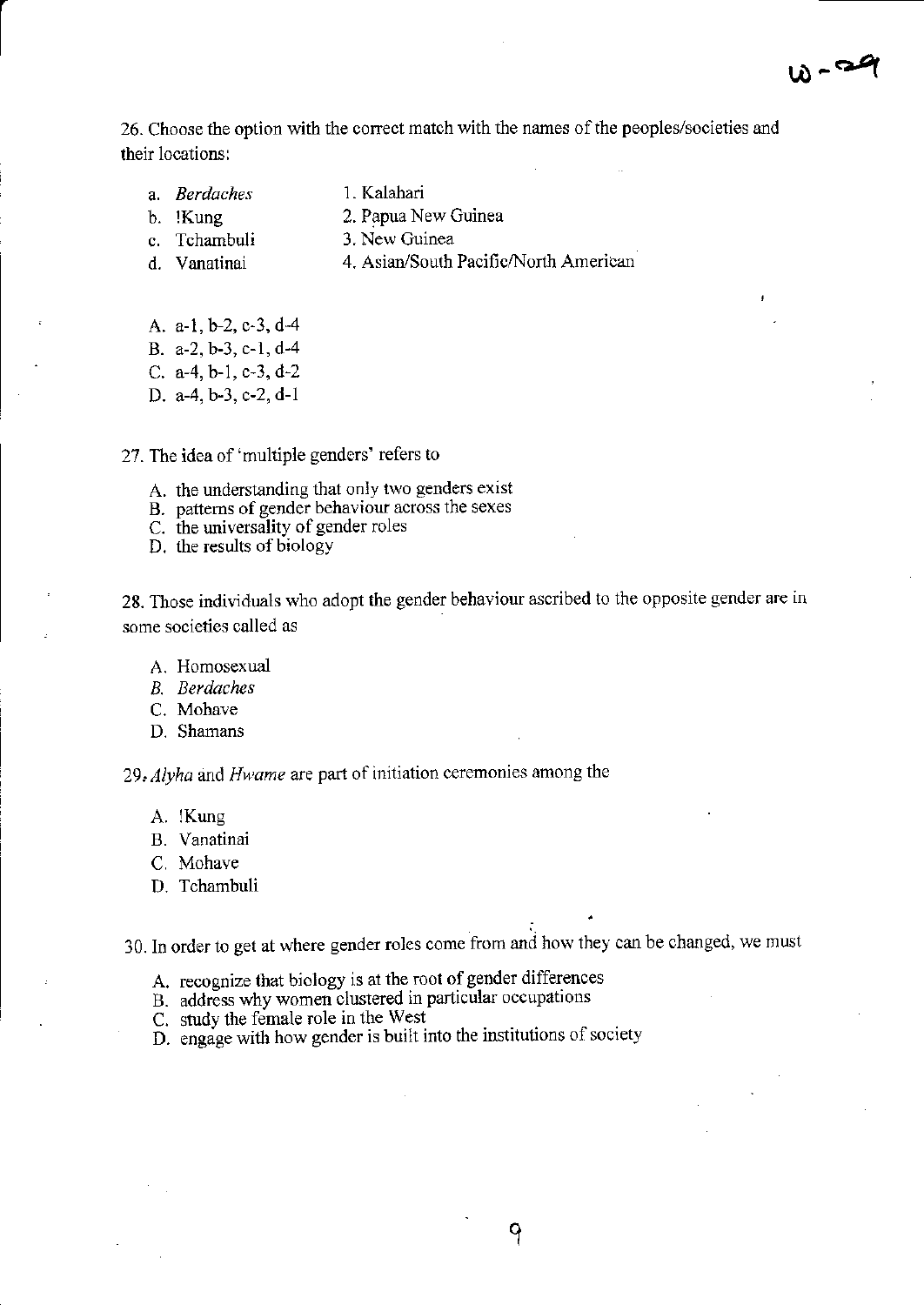# **PART B**

# **Literary Passage**

# $(20$  marks)'

'Four annas' worth of 'jalebis,' Bakha said in a low voice as he courageously advanced from the corner where he had stood. His head was bent. He was vaguely ashamed and self conscious at being seen buying sweets.

The confectioner smiled faintly at the crudeness of the sweeper's taste, for jalebis are rather coarse stuff and no one save a greedy low- caste man would ever buy four annas' worth of jalebis. But he was a shopkeeper. He affected a casual manner and picking up his scales abruptly, began to put the sweets in one pan against bits of stone and some black, round iron weights which he threw into the other. The alacrity with which he lifted the little string attached to the middle of the rod, balanced the scales for the shortest possible space of time and threw the sweets into a piece torn off an old Daily Mail, was as amazing as it was baffling to poor Bakha, who knew he had been cheated, but dared not complain.

The big signboards advertising the names of Indian merchants, lawyers and medical men... stared down at him from the upper stories of shops. He wished he could read all the luridly painted boards. But he found consolation in recalling the arrangement he had made for the beginning his lessons in English that afternoon.

· 'Keep to the side of the road, you low-caste vermin!' he suddenly heard someone shouting at him. 'Why don't you call, you swine, and announce your approach! Do you know you have touched me and defiled me, you cockeyed son of a bow-legged scorpion! Now I will have to go and take a bath to purify myself. And it was a new dhoti and shirt I put on this morning!' Bakha stood amazed, embarrassed. He was deaf and dumb. His senses were paralysed. Only fear gripped his soul, fear and humility and servility... The curious smile of humility which always hovered on his lips in the presence of high-easte men now became more pronounced.

Bakha's mouth was open. But he couldn't utter a single word. He was about to apologize. He had already joined his hands instinctively. Now he bent his forehead over them, and he mumbled something. But the man didn't care what he said. Bakha was too confused in the tense atmosphere which surrounded him to repeat what he had said, or to speak coherently and audibly. The man was not satisfied with dumb humility.

A few other men gathered round to see what the row was about, and as there are seldom any policemen about in Indian streets, the constabulary being highly corrupt, as it drawn from amongst rogues and scoundrels, on the principle of 'set a thief to catch a thief,' the pedestrians formed a circle round Bakha, keeping at a distance of several yards from him, but joining in to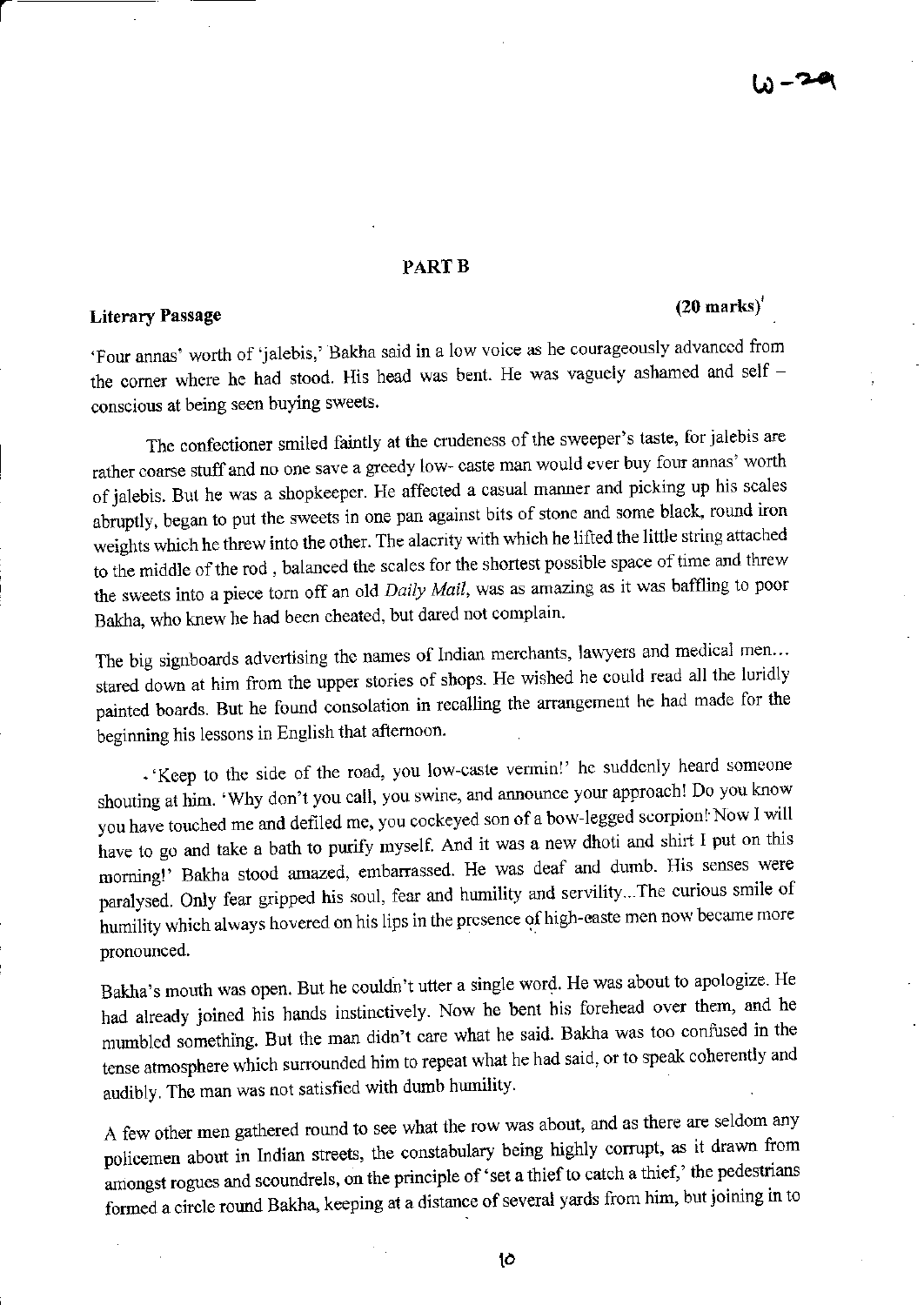aid and encourage the aggrieved man in his denunciations.. ..He realized that he was surrounded by a barrier, not a physical barrier..but a moral one.

'Don't know what the world is coming to! These swine are getting more and more uppish!' said a little old man. 'One of his brethren who cleans the lavatory of my house, announced the other day that he wanted two rupees a month instead of one rupee, and the food that he gets from us daily.'

"He walked like a Lat Sahib, like a Laften Gornor!' shouted the defiled one. 'Just think, folks, think of the enormity!'

'Yes, yes, I know,' chimed in a seedy old fellow, 'I don't know what the Kalijugs of the age is coming to !'

'As if he owned the whole street !' exclaimed the touched man'The son of a dog l'

A street urchin, several of whom had pushed their way through people's legs to see the fun, took his cue from the vigorous complainant and shouted: 'Ohe, you son of a dog! Now tell us how you feel. You who used to beat us !'

'Now look, look,' urged the touched man, 'he has been beating innocent little children. He is confirmed rogue !'

Bakha had stood mute so far. At this awkward concoction of the child's, his honest soul surged up in self-defence.

'When did I beat you?' he angrily asked the child.

'Now, now mark his insolence !' shouted the touched man. 'He adds insult to injury. He lies ! look !'

...Luckily for Bakha, a tonga-wallah came up, goading a rickety old mare which struggled in its shafts to carry a jolting, bolting box- like structure and shouted a warning (for lack of a bell or a horn) for the crowd to disperse as he reined in his horse in time to prevent an accident. The crowd scattered to safety, blurting out vain abuse, exclamations of amusement and disgust, according to age and taste. The touched man was though aware that he would be forced to move by the oncoming vehicle, as for the first time for many years he has had an occasion to display his strength. He felt his four- foot- ten frame assume the towering stature of a giant with false sense of power that the extension of his will, unopposed against the docile sweeper- boy, had called forth.

'Look out, eh, Lalla ji,' shouted the tonga-wallah with an impudence characteristic of his profession. The touched man gave him an indignant, impatient look and signed to him, with a flourish of his hand, to wait.

'Don't you thrust your eyeballs at me,' the tonga-wallah answered back' and was going to move on, when, all of a sudden, he gripped his reins fast.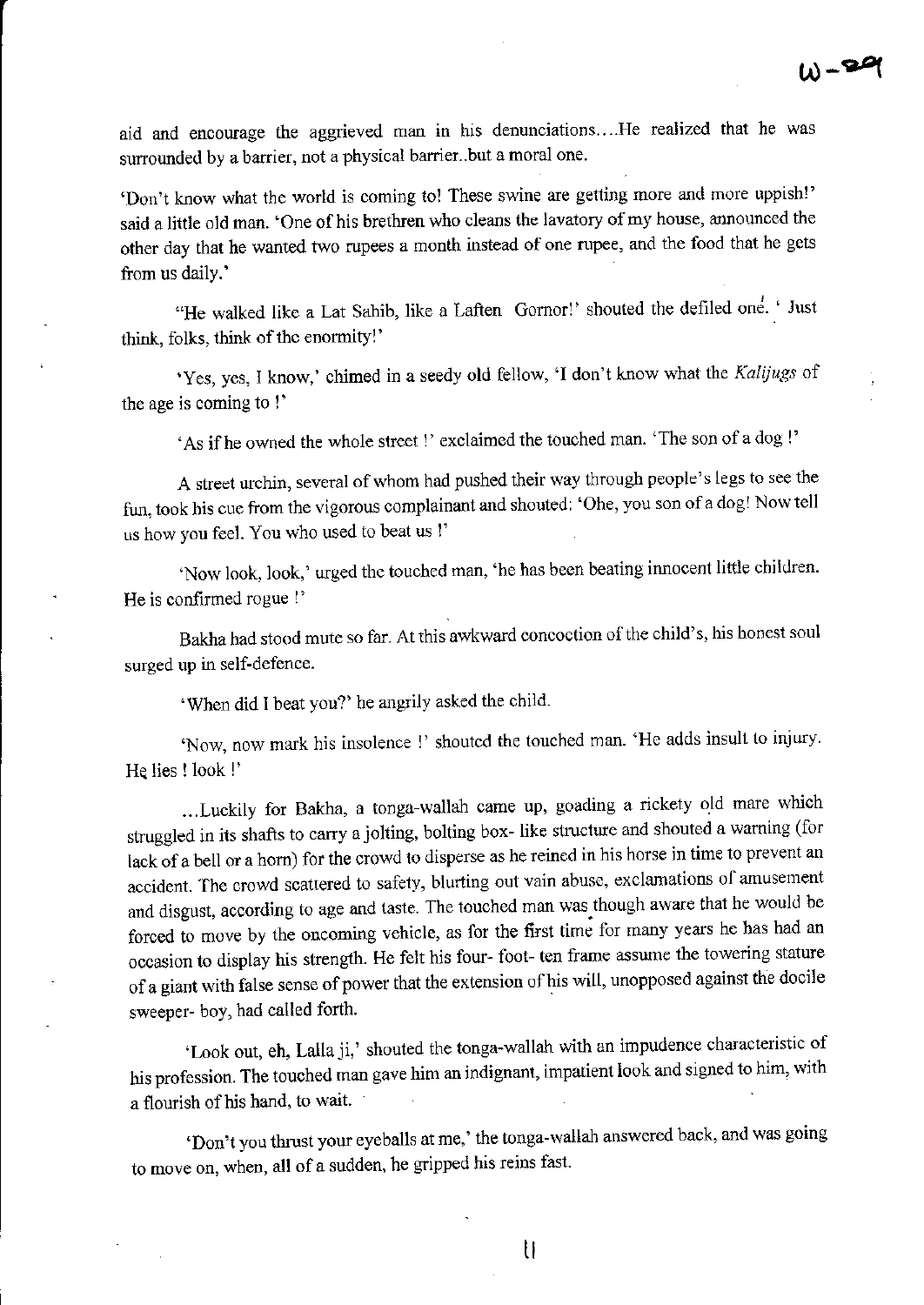'You've touched man,' he had heard the Lalla say to Bakha. 'I will have to bath now and purify myself anyhow. Well, take this for your damned irresponsibility, you son of a swine!' And the tonga- wallah heard a sharp, clear slap through the air.

Bakha's turban fell off ... The strength, the power of his giant body glistened with the desire for revenge in his eyes, while horror, rage, indignation swept over his frame. In a moment he had lost all his humility, and he would have lost his temper too, but the man who had struck him the blow had slipped beyond reach into the street.

'Leave him, never mind, let him go, come along, tie your turban,' consoled the tongawallah, who, being a Muhammadan and thus also an Untouchable from the orthodox Hindu point of view, shared the outcaste's resentment to a certain degree.

...'You be sure to shout now, you illegally begotten !' said a shopkeeper from a side, ' if you have learnt your lesson !' Bakha hurried away. He felt that everyone was looking at him. He bore the shopkeeper's abuse silently and went on. A little later he slowed down, and quite automatically he began to shout, 'Posh, keep away, posh, sweeper coming, posh, posh, sweeper coming posh, posh, sweeper coming!'

But there was a smouldering rage in his soul...The picture of the touched man stood in the forefront, among several indistinct faces, his bloodshot eyes, his little body with the sunken cheeks, his dry, thin lips, his ridiculously agitated manner, his abuse ; ard there was the circle of the crowed, jeering, scoffing, abusing, while he himself stood with joined hands in the centre. 'Wly was all this?' he asked himself in the soundless speech of cells receiving and transmitting emotions, which was his usual way of communicating with himself. 'Why was all this fuss? Why was I so humble? I could have stuck him! And do think that I was so eager to come to the town this morning. ...Why are we always abused? The santry inspictor and the Sahib that day abused always abuse us. Because we are sweepers. Because we touch dung They hate dung. I hate it too. That's why I came here. I was tired of working on the latrines every day. That's why they don't touch us, the high- castes. The tonga-wallah was kind He made me weep telling me, in that way, to take my things and walk along. But he is a Muhammadan. They don't mind touching us, the Muhammadans and the sahibs. It is only the Hindus, and the outcastes who are not sweepers. For them I am a sweeper, sweeper  $$ untouchable ! Untouchable ! Untouchable I That's the word.! Untouchable ! I am an Untouchable !'

Like a ray of light shooting through the darkness, the recognition of his position, the significance of his lot dawned upon him. It illuminated the inner chambers of his mind. Everything that had happened to him traced its course up to this light and got the answer. The contempt of those who came to the latrines daily and complained that there weren't any latrines clean, the sneers of the people in the outcomes' colony, the abuse of the crowd which had gathered round him this morning. It was all explicable now. A shock of which this was the name had passed through his perceptions, previously numb and torpid, and had sent a quiver into his being, stirred his nerves of sight, hearing, smell, touch and taste, all into a quickening. 'I am an Untouchable !' he said to himself, 'an Untouchable !' He repeated the words in his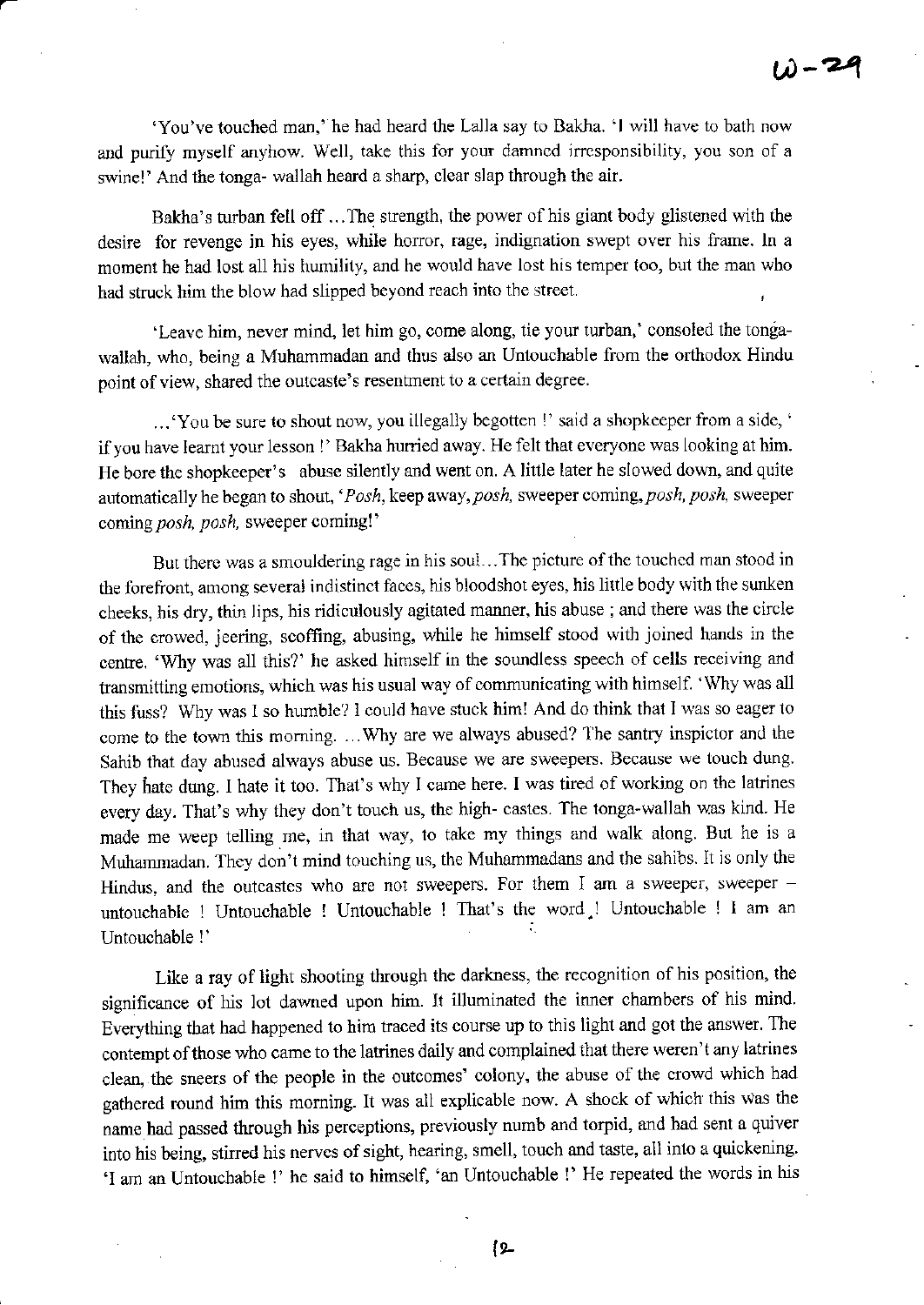mind, for it was still a bit hazy and he felt afraid it might be immersed in the darkness again. Then, aware of his position, he began to shout aloud the warning word with which he used to announce his approach, 'Posh, posh, sweeper coming.' The undertone, 'Untouchable, Untouchable,' was in his heart; the warning shout, Posh, posh sweeper coming!' was in his mouth. His pace quickened and it formed itself into a regular army step into which his ammunition boots always fell so easily.

# Answer the following questions based on the above passage:

31. What is the dominant feeling expressed in the passage?

- A. Humiliation and Anger
- B. Pride
- C. Hatred
- D. Embarrassment
- 32. Bakha, began to shout aloud the warning word, with which he used to announce his approach, 'posh, posh sweeper coming'. What does this statement represent?
	- A. Acceptance of his position
	- B. Defiance
	- C. Anger
	- D. Compassion
- 33. A close reading of the passage reveals that
	- A. Children are innocent beings
	- B. Children can be offensive and prejudiced
	- C. Children were playing a game
	- D. Children were beaten by Bakha

34. Which phrase from the passage reveals Bakha's desire for education?

- 'He found consolation recalling the arrangement he had made for beginning his  $\mathbf{i}$ . lessons in English that afternoon'
- 'wonderful to walk along like that, munching and looking at all the delights ii.
- 'He wished he could read all the luridly painted boards'. iii.
- $A. i$
- B. ii
- C. iii
- D. Both i and iii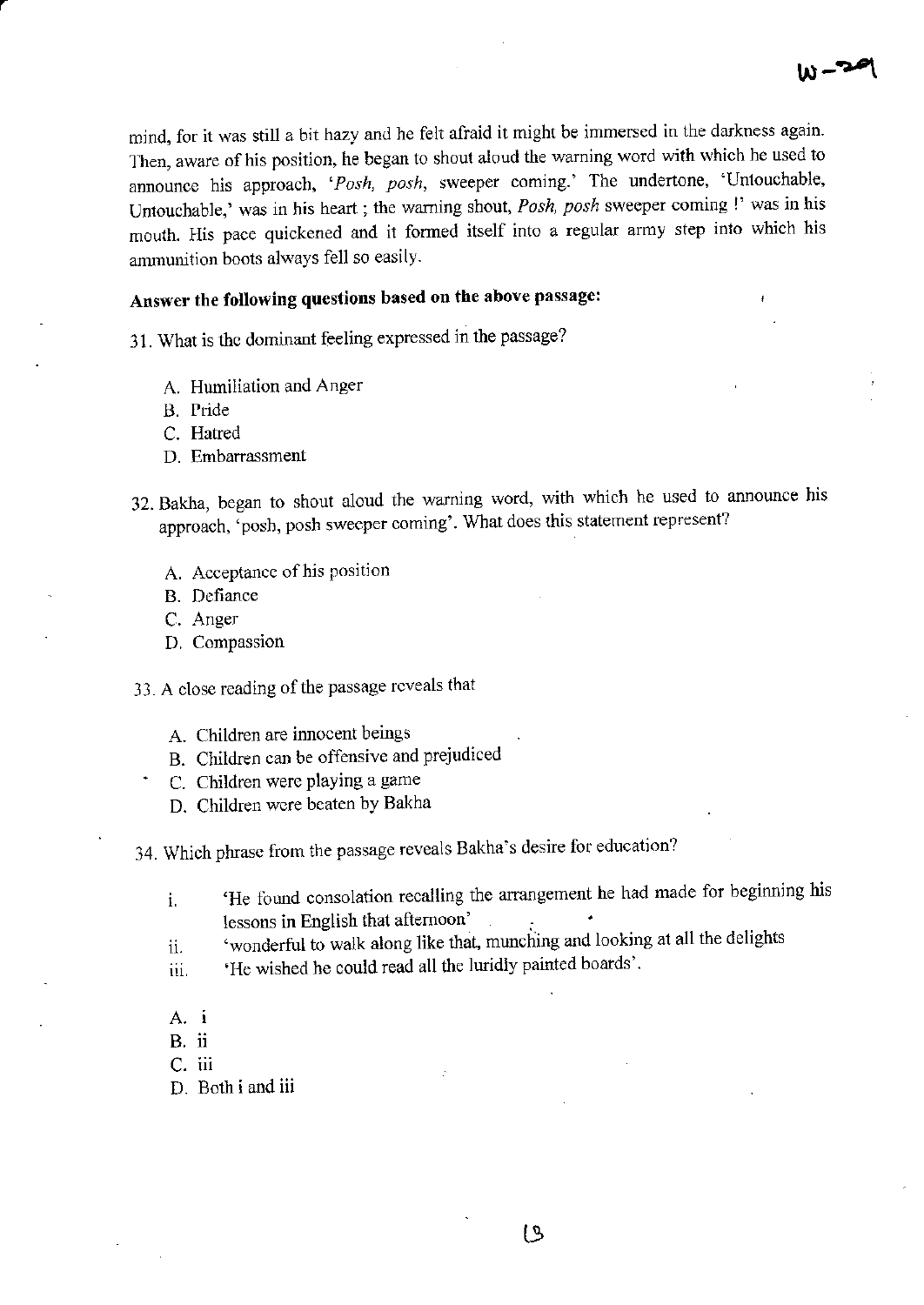- 35. The sentence 'Keep to the side of the road, you....' evoked what kind of reaction from Bakha?
	- A. Anger
	- B. Fear
	- C. Distaste
	- D. Awkwardness
- 36. Why does the author believe that the tongawallah shared the resentment of Bakha against the men on the street?
	- A. The tongawallah had a fight with them
	- B. They refused to clear the road when he came with his tonga
	- C. Tongawallah and Bakha were old friends
	- D. Being a Mohammedan, the Tongawallah was also treated like an untouchable by thc Hindu upper castes
- 37. Why did Bakha not complain when he felt cheated by the shopkeeper?
	- A. He was not certain about it.
	- B. The shopkeeper was upper caste
	- C. The shopkeeper could have denied jalebis to him
	- D. None of the above
- 38. What does buying 'jalebis' represent to Bakha?
	- A. Act of capability
	- B. Act of pleasure and desire
	- C. Act of hunger
	- D. Had no meaning
- 39. What does the sentenca 'The curious smile of humility which always hovered on his lips in the presence of high caste men now became more pronounced', imply with respect to the caste system?
	- i. Caste system is based on principles of exclusion
	- ii. Caste system is based on the principles of inequality
	- iii. Caste system is based on instilling values of humbleness and compassion
	- iv. Caste system is based on principles of equal respect for all
	- A. *i* and *ii*
	- B. <sup>i</sup>and iii
	- C. ii and iv
	- D. iii and iv

i'

 $\bullet$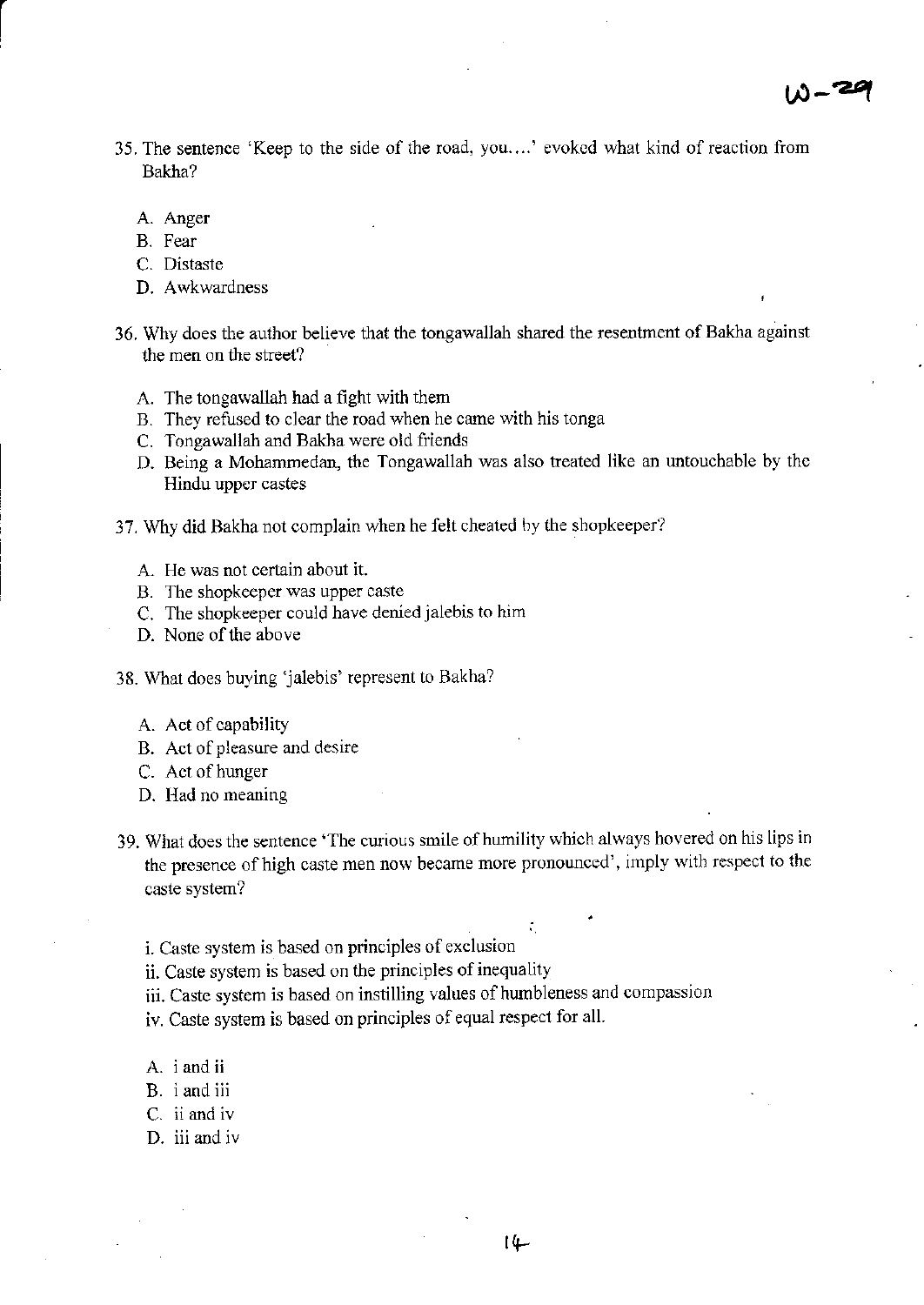40. What kind of barrier was Bakha referring to in the passage?

- A, Physical
- B. Moml
- C. Social
- D. Psychological

4l. 'Set a thief, to catch a thicf, is a phrase used by the author to refer to

يد \_<br>س<sup>د</sup> – (برا

- A. The dishonesty of the shopkeeper
- B. Bakha's greed for jalebis
- C. The corruption of the police constables
- D. The Brahmin on the street

42. Bakha sought forgiveness from the man on the street because,

- A. According to Hindu upper caste belief, his touch had defiled the man
- B. Bakha had accidently hit the man
- C. The children accused that Bakha used to beat them up.
- D. Bakha abused the elderly man
- 43. What do you think is the occupation of Bakha?
	- A. He is a steet vendor
	- B. He is a daily wage-labourer
	- C. He is a sweeper
	- D. He works in the shop

44. Why did Bakha choose the occupation which he felt was very hurniliating?

- A. Being uneducated, he could not have done anything else
- B. It is supposedly his caste occupation, and therefore imposed by the social order
- C. This occupation is more lucrative
- D. lt saves him enough time to pursue his othcr inlerests
- 45. Where do you think are untouchables placed in the Varna order?
	- A, They are counted amongst the Sudras
	- B. They are outside the Varna System
	- C. They are next to the Vaishyas
	- D. They are between the Kshatriyas and Vaishyas.
- 46. Which of thc following statements about the practice of untouchability do you think is correct?
	- A. Is practiced only by the Brahmins
	- B. Has been abolished by the Constitution of India and therefore ceases to exist
	- C. It survives in the villages but not in urban areas
	- D. It survives and is practiced in different forms both in the villages and in the cities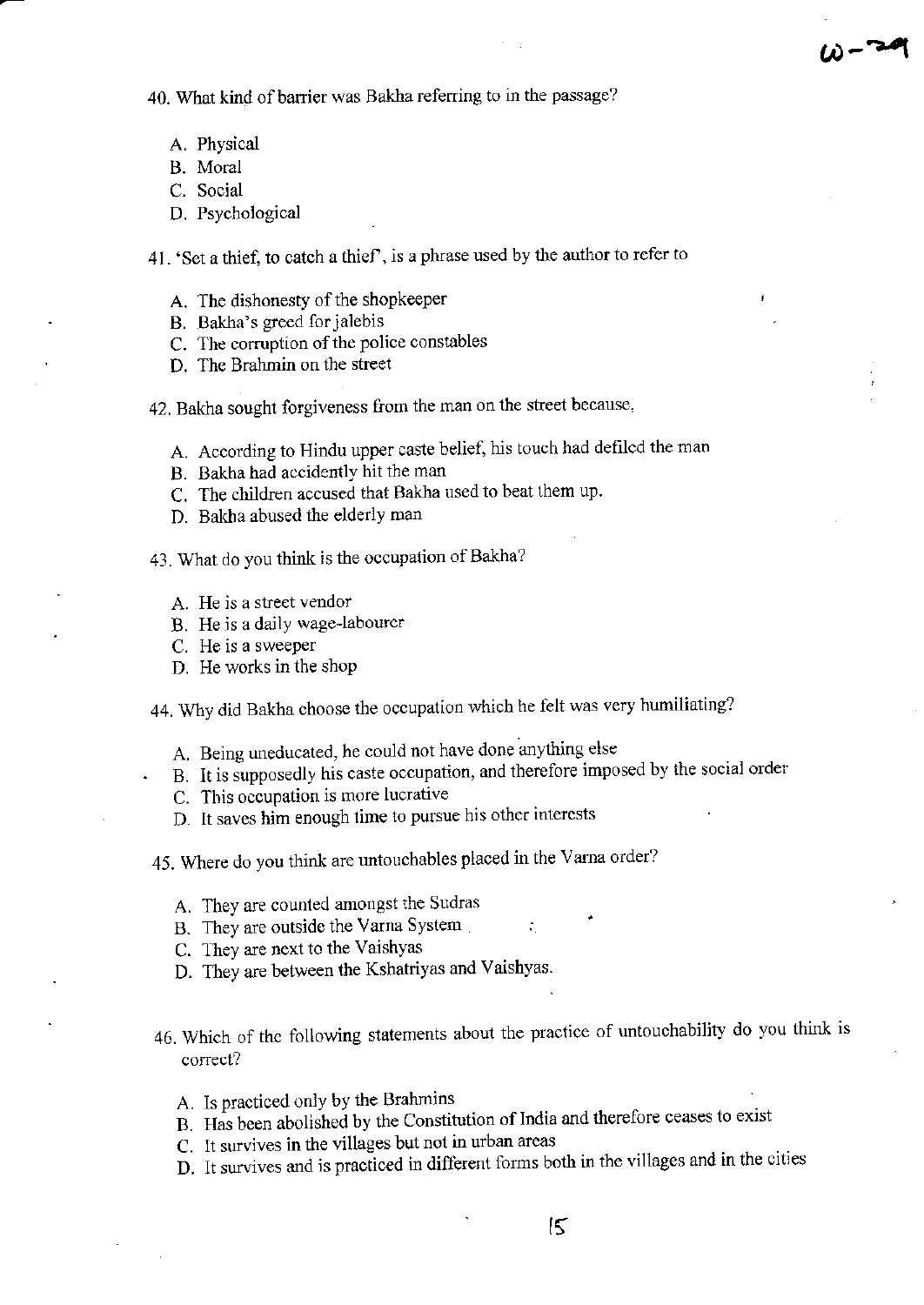$w - 24$ 

- 47. What does Kalijug refer to in this passage?
	- A. High price of commodities
	- B. Children disobeying their parents
	- C. Lower castes and untouchables adopting the ways of the sahibs
	- D. tncreased infighting among people

48. According to the author, the sweepers are treated as untouchable by

- A. The Sahibs
- B. Mohammedans
- C. Hindu Upper castes only
- D. Hindu upper castes and the outcastes who are not sweepers
- 49. The phrase from the passage, 'You be sure to shout now ... if you have learnt your lesson', refers to
	- A. A lesson learnt by Bakha
	- B. Caste system as normalizing privilege for upper castes
	- C. Helpful advice by the shopkeeper
	- D. Reminder about Bakha's duty
- 50. A close reading of the last paragraph of the passage reveals Bakha's
	- A. Embarrassment of his identity
	- B. Acceptance of his marginalized position
	- C. Anger with regards to the society
	- D. Repentance of his actions

 $\zeta_1$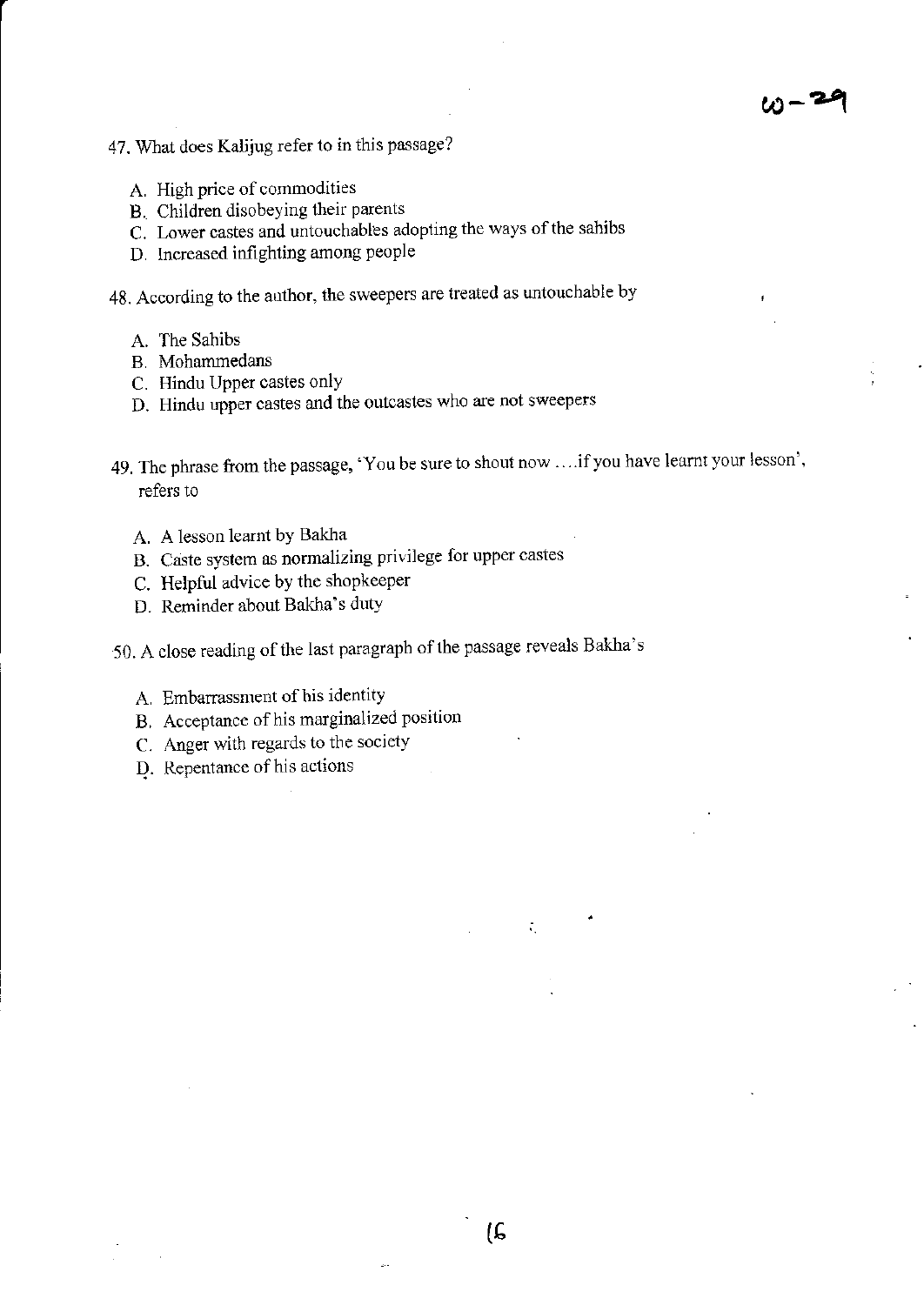#### Part C

#### General Arithmetic and Reasoning

# (10 Marks)

51. Sunita is twice as old as Ashima. If six years is subtraoted from Ashima's age and four years added to Sunita's age, then Sunita will be four times that of Ashima's age. Find the sum of their ages two years ago.

- A. 40
- B. 42
- c.36
- D. 38
- 52. The monthly salary of a person is  $\bar{\tau}$  15,000. The central angle of the sector representing his expenses on food and house rent on a pie chart is 60°. How much does he spend on food and house rent?
	- A. ₹5000
	- B. ₹2500
	- C. ₹6000
	- D. ₹9000
- 53. A shopkeeper buys 210 kg of wheat at a cost price of  $\bar{\tau}$  16.50 per kg. She sells 75 kg of it at a loss of 8 %. At what rate should she sell the remaining wheat per kg so as to gain an overall profit of 10 %?
	- A.  $\bar{z}$  16.50
	- B.  $\bar{x}$  18.50
	- C. ₹ 18.95
	- D. ₹19.80
- 54. 150 persons take 45 days to complete 1 work. After 15 days of work, 25 persons left the work. How many days will the remaining persons take to complete the same work?
	- A. 35 days
	- B. 45 days
	- C. 42 days
	- D.36days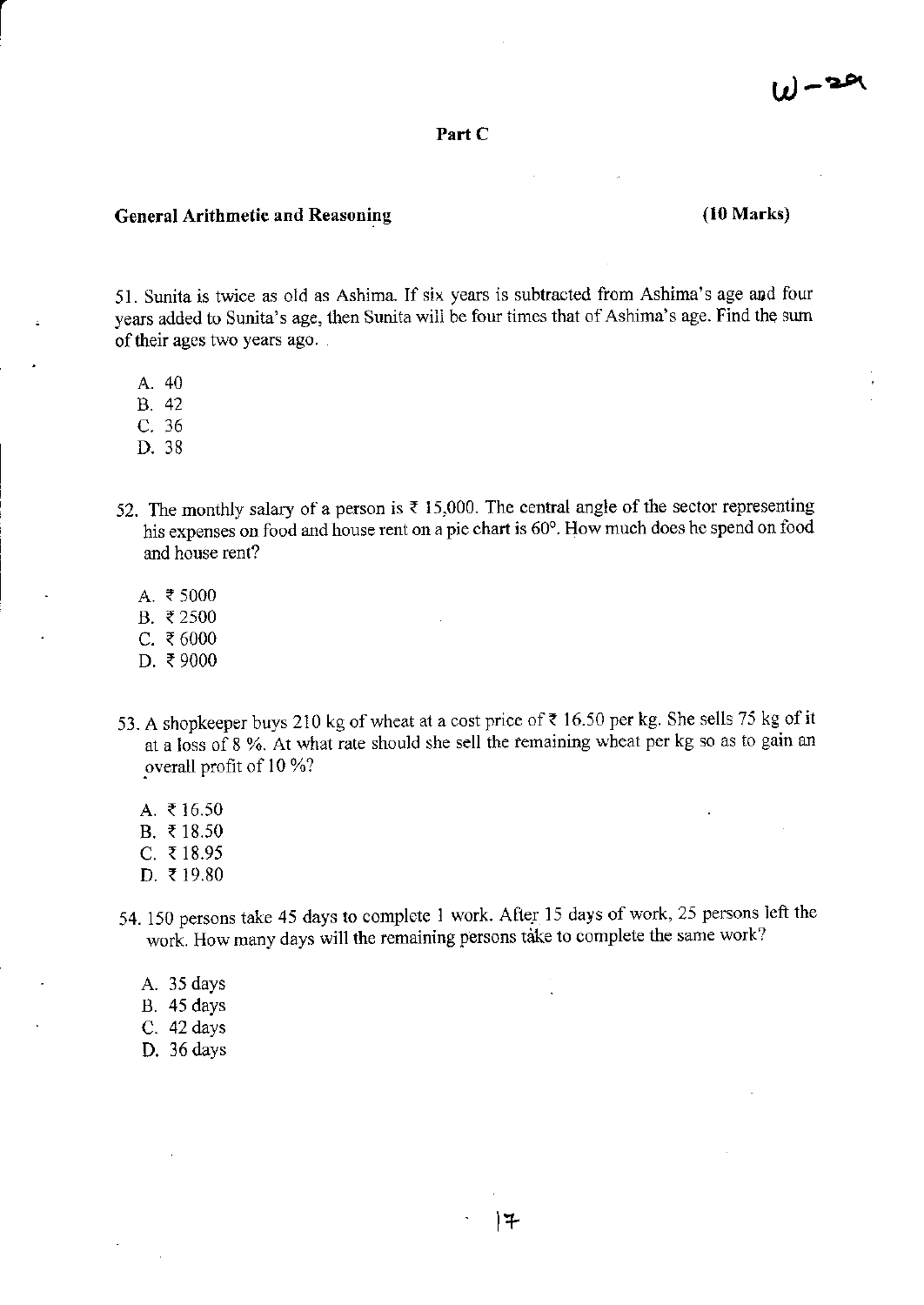- 55. A tap can fill a tank in 12 hours, but due to the leakage at its base it is filled in 20 hours. If the tank is full then in how many hours it will be emptied through the leakage?
	- A. 22
	- B. 30
	- c. <sup>32</sup>
	- D. 48
- 56. A train covers 20 km. in 20 minutes. If it takes 9 seconds to cross an electric post, what is the length of the train?
	- A. <sup>100</sup>
	- B. <sup>120</sup>
	- c. <sup>140</sup>
	- D. <sup>150</sup>
- 57. If ENGLAND is written as 1234526 and FRANCE is written as 785291, then how is GREECE coded?
	- A.381171
	- B.381191
	- c. <sup>832252</sup>
	- D.835545
- 58. Pointing to a photograph a woman says, "this man's son's sister is my mother-in-law". How is the woman's husband related to the man in the photograph?
	- A. Crandson
	- B. Son
	- C. Son-in-law
	- D. Nephew

59. If x:y=2:4 and y:z=6:9 find x:z=?

- A.2:8
- B. 2:6
- C. 1:3
- D. 4i8

60. Look carefully for the pattern and then choose which pair of numbers comes next 26 24 83 22 20 83 18 ...

| A. 17 | 83 |
|-------|----|
| B. 16 | 15 |
| C. 16 | 83 |
| D. 17 | 16 |

÷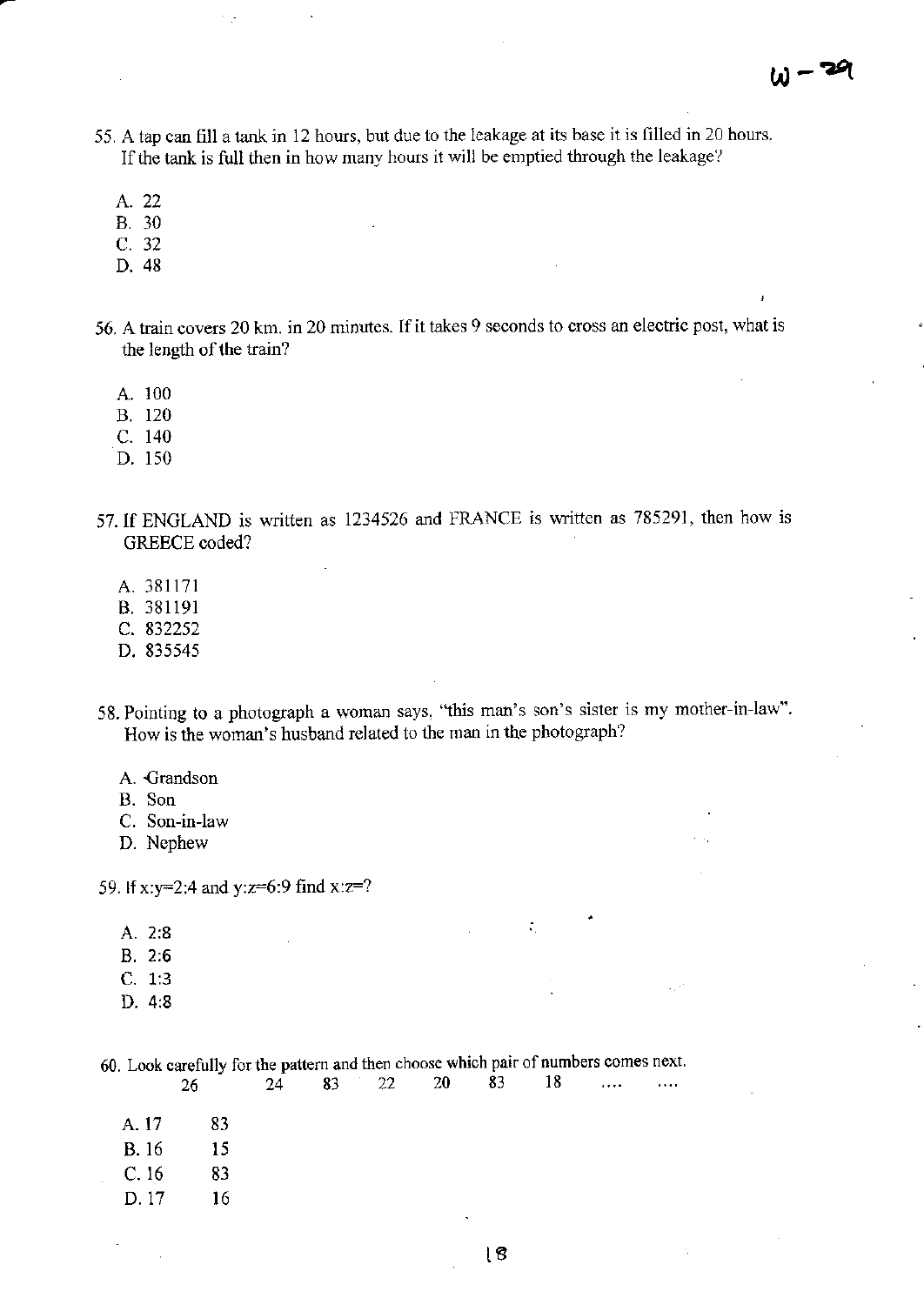#### PART D

# Current Affairs (20 marks)

61. Which of the following Personal Protection Equipment (PPE) do health workers require to use when they are treating patients affected by COVID-19?

- A. N-95 masks, hazmat suits, eye shields and gloves
- B. N-95 masks, hazmat suits, bandage and eye shields
- C. Helmet, hazmat suits, eye shields and gloves
- D. Raincoats, eye shields, masks and gloves

62. Satyasodhak samaj founded by Jothirao Phule, was based on the principles of:

- A. Division of labour, fieedom, brotherhood
- B. Inequality, un-ficedom, social dislance
- C. Equality, Freedom and brotherhood
- D. Rationality, inequality and brotherhood

63. Which of the following is not an aim of Poshan Abhiyan in order to eradicate nutrition among pregnant women, adolesccnt girls, lactatiag mothers and children in India?

- A. Reduce the level of stunting
- B. Reduce the level of low birth weight
- C. Reduce the level of anaemia

D. Provide sanitary facilities

64. Mahatna Gandhi National Rural EmpLoyment Guarantee Ac1 scheme provides work in reral India for:

- A. 125 days in a year
- B. 100 days in a year
- C. 200 days in a year
- D. 150 days in a year

65. The movie "Parasite" which won the Oscars in 2020 is based on the subtlc depiction of

- A. Sexual Division ofLabour
- B. Nuclear Weapon
- C. Environmental Destuction
- D. Class division

66. HTML can be used to

- A. Create a Web Server
- B. Create a Graphic
- C. Create a Web Page
- D. Understard a machine language program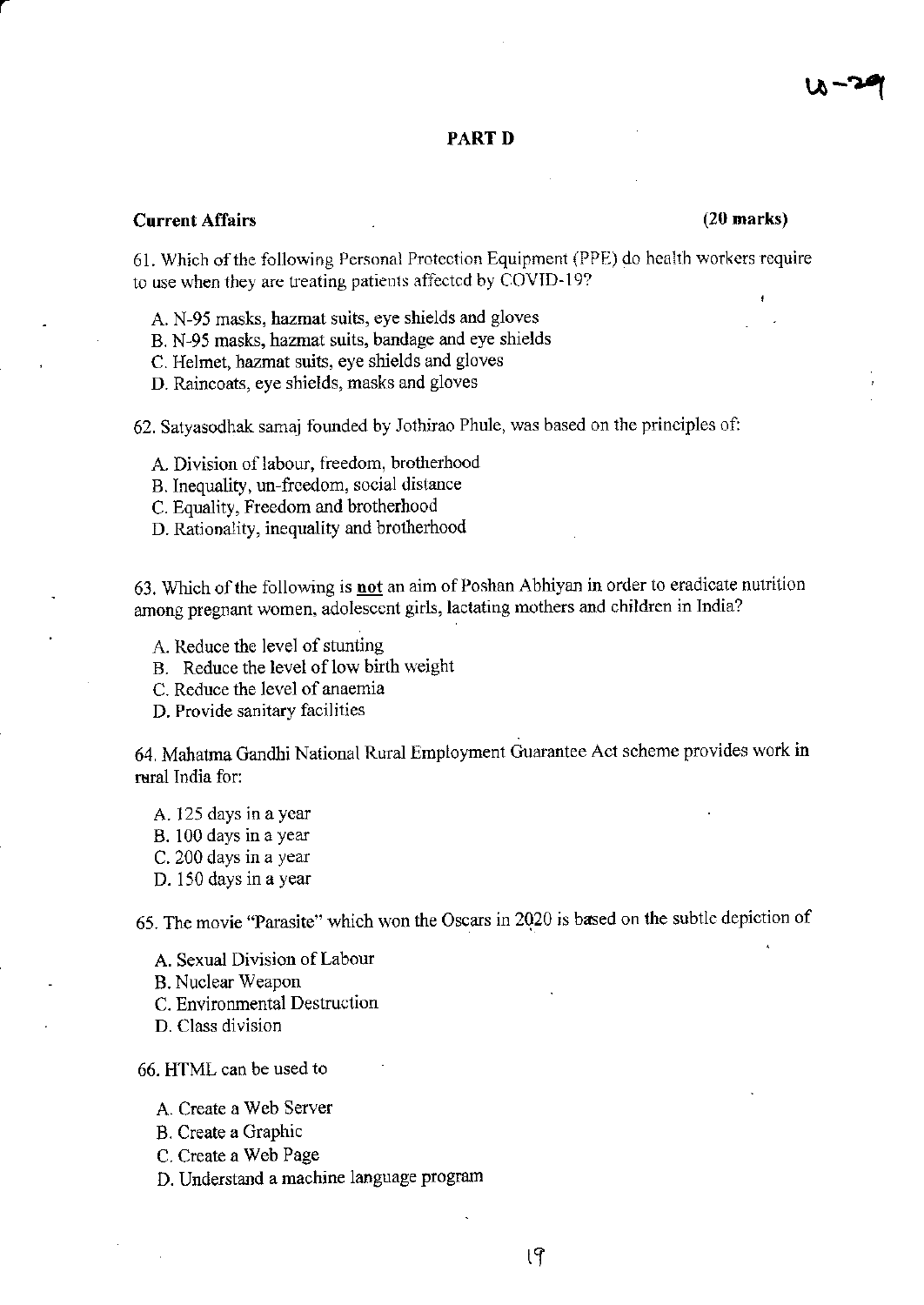67. According to Centre for Monitoring Indian Economy, unemployment rate during the last week of March, 2020 – with the lockdown due to outbreak of coronavirus – rose to:

A. 50.1%

 $B.45.5%$ 

 $C.30.9%$ 

D. 23.8%

68. Identify the woman who is regarded as the first computer programmer.

A. Ada Lovelace

B. Rosalind Franklin

C. Bertha Benz

D. Sheryl Sandberg

69. The 'Human Development Index' monitors:

A. Nations' short term progress and considers factors such as establishment of expresshighway, large shopping complex and heavy industrialization.

B. Nations' long term progress and considers factors such as their citizens' ability to lead a long and lengthy life, access to knowledge and a decent standard of living.

C. Nations' economic progress and considers factors such as fiscal deficit, share of import and export of goods.

D. Nations' economic progress and considers factors such as internationalization of economy and e-banking system.

70. The Constitution of India protects the rights of Scheduled Tribe communities to preserve their language, dialects and cultures through:

A. Article 15

B. Article 29

C. Article 16

D. Article 350 a

71. The Indian who won the Ramon Magsaysay Award for 2019 is

- A. Kailash Satyarthi
- B. Ravish Kumar
- C. Prof. Shanta Sinha
- D. P. Sainath
- 72. Abhijit Banerjee and Esther Duflo won the Nobel Prize in Economics, along with economist Michael Kremer, for their contribution to:
	- A. Welfare economics and social choice theory
	- B. Behavioural economics
	- C. Novel approach to alleviate global poverty
	- D. Integrating technological innovations into long-run macroeconomic analysis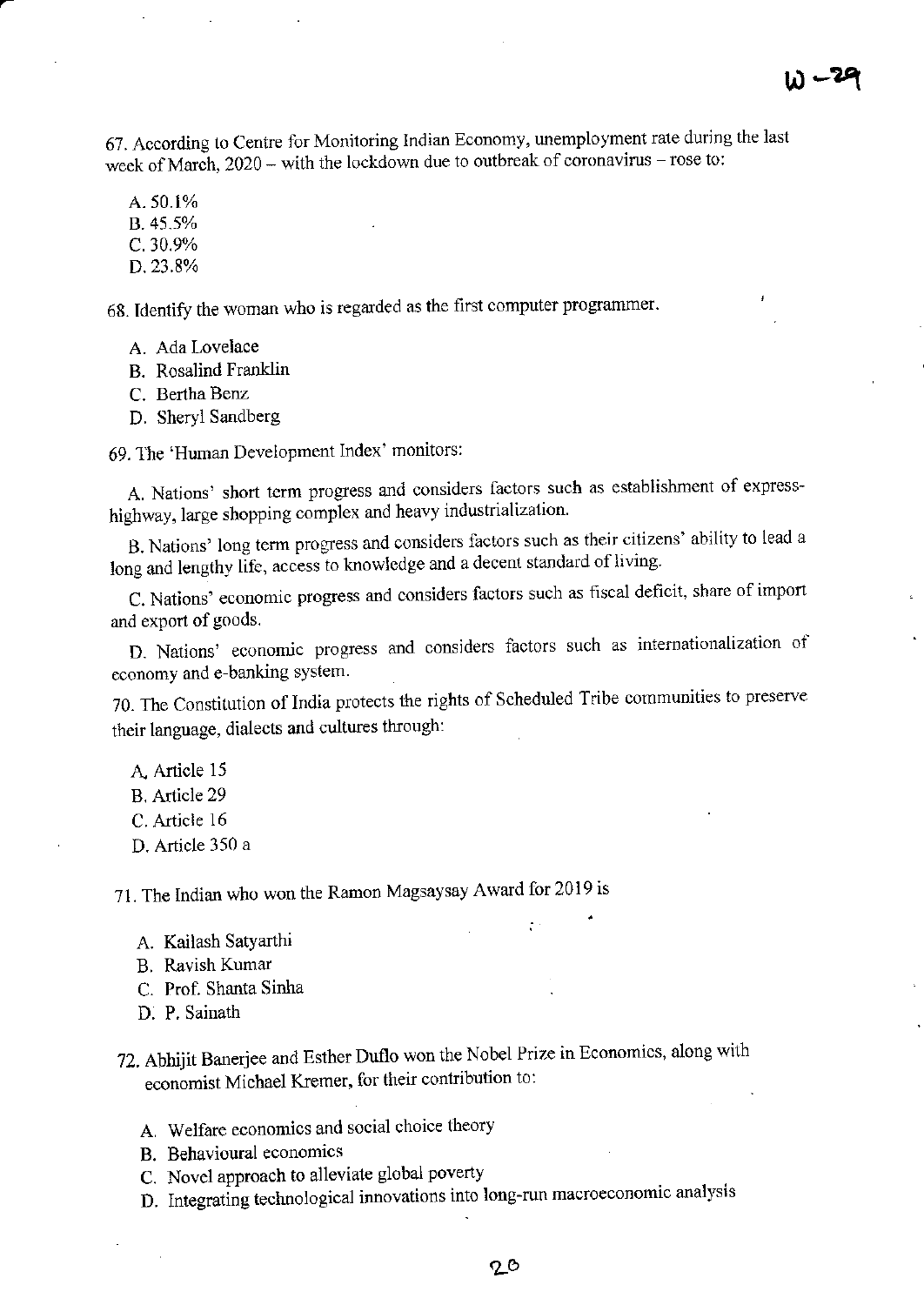# 73. Who is known as the 'Water Man' of India?

A. Baba Amte

B. Anna Hazare

C. Bindeshwar Pathak

D. Rajendra Singh

74. Match the following:

| I. P.V Sindhu        | 1. Bharat Ratna    |
|----------------------|--------------------|
| II. Virat Kohli      | 2. Padma Vibhushan |
| III. Mary Kom        | 3. Padma Bhushan   |
| IV. Sachin Tendulkar | 4. Padma Shri      |

Which of the pairs given below are correctly matched?

| L | $\rm II$ | III | IV     |
|---|----------|-----|--------|
| 2 |          | 3   | v<br>4 |
| 1 | 2        | 3   | 4      |
| 3 | 4        | 2   | 1      |
| 2 |          | 4   | 3      |
|   |          |     |        |

75. Jalatarangam is:

- A. Water therapy among the tribals.
- B. Highest waterfall in the world.
- t. Watcr crisis in Vidharbha
- D. Musical Instrument

# 76. Which of the following is  **a pandemic?**

- A. ChickungunYa
- B, SARS-COV2
- C. Ebola
- D. Swine Fiu
- 77. Who is the author of the book "Sebastian and Sons; A Brief History of Mridangam Makers"?
	- A. M. Balamuralikrishna
	- B. T.M. Krishna
	- C. Pandit Ravi Shankar
	- D. Allauddin Khan

 $\mathcal{L}_{\mathcal{L}}$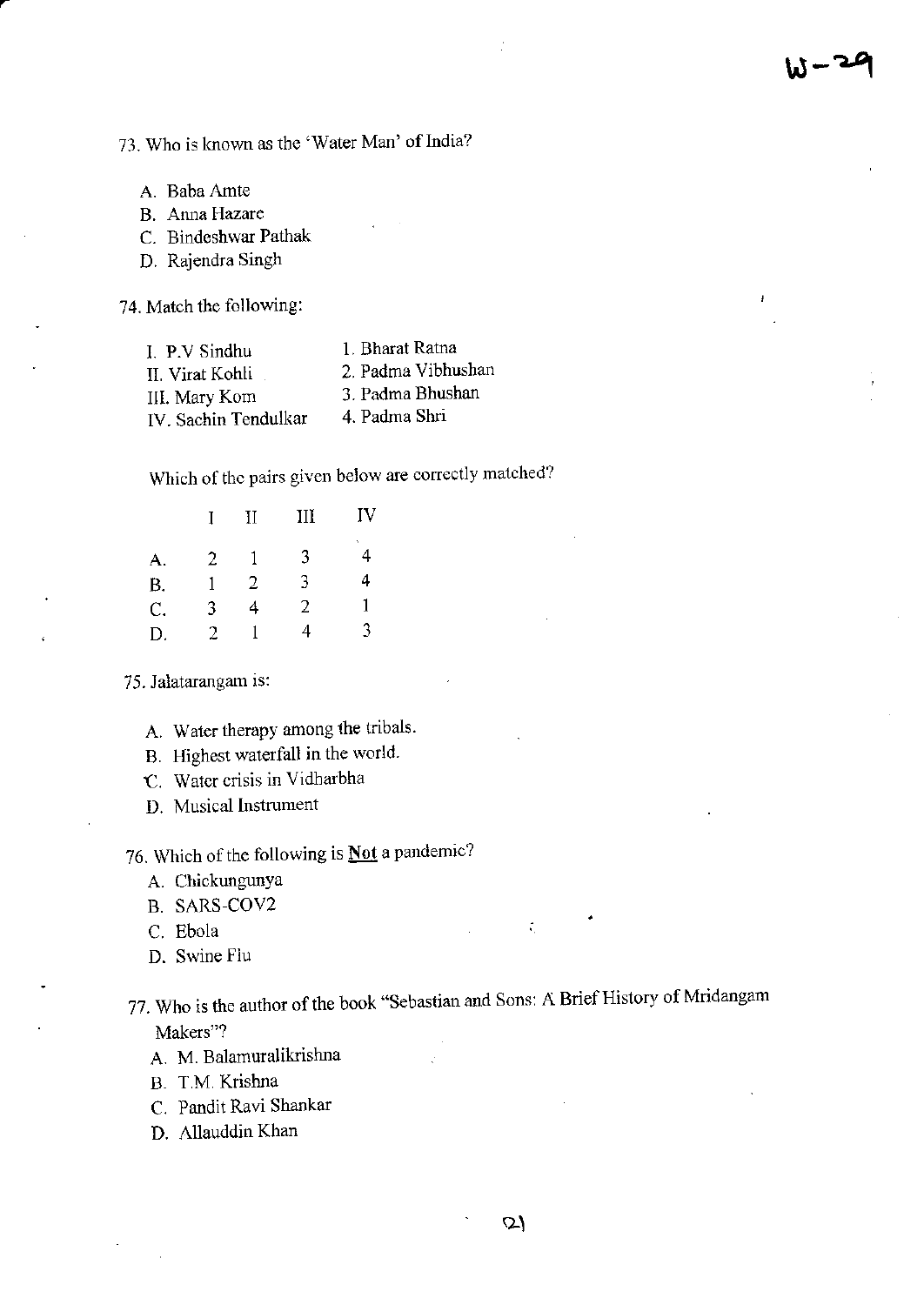- 78. Dhola-Sadiya Bridge or Bhupen Hazarika Setu, a beam bridge connects the following two north-eastern states in India?
	- A. Assam and Arunachal Pradesh
	- B. Assam and Mizoram
	- C. Mizoram and Arunachal Pradesh
	- D. Tripura and Manipur
- 79. The data for National Population Register (NPR) was last collected in the year:
	- A. 2001
	- B. 2011
	- C. 2010
	- D. 2020
- 80. Mohalla Clinics are:
	- A. District Hospitals in Kerala
	- B. Community Health Centres in Central India
	- C. Mohallas in northeast India
	- D. Primary Health Centres in Delhi

 $\tilde{\mathcal{L}}_1$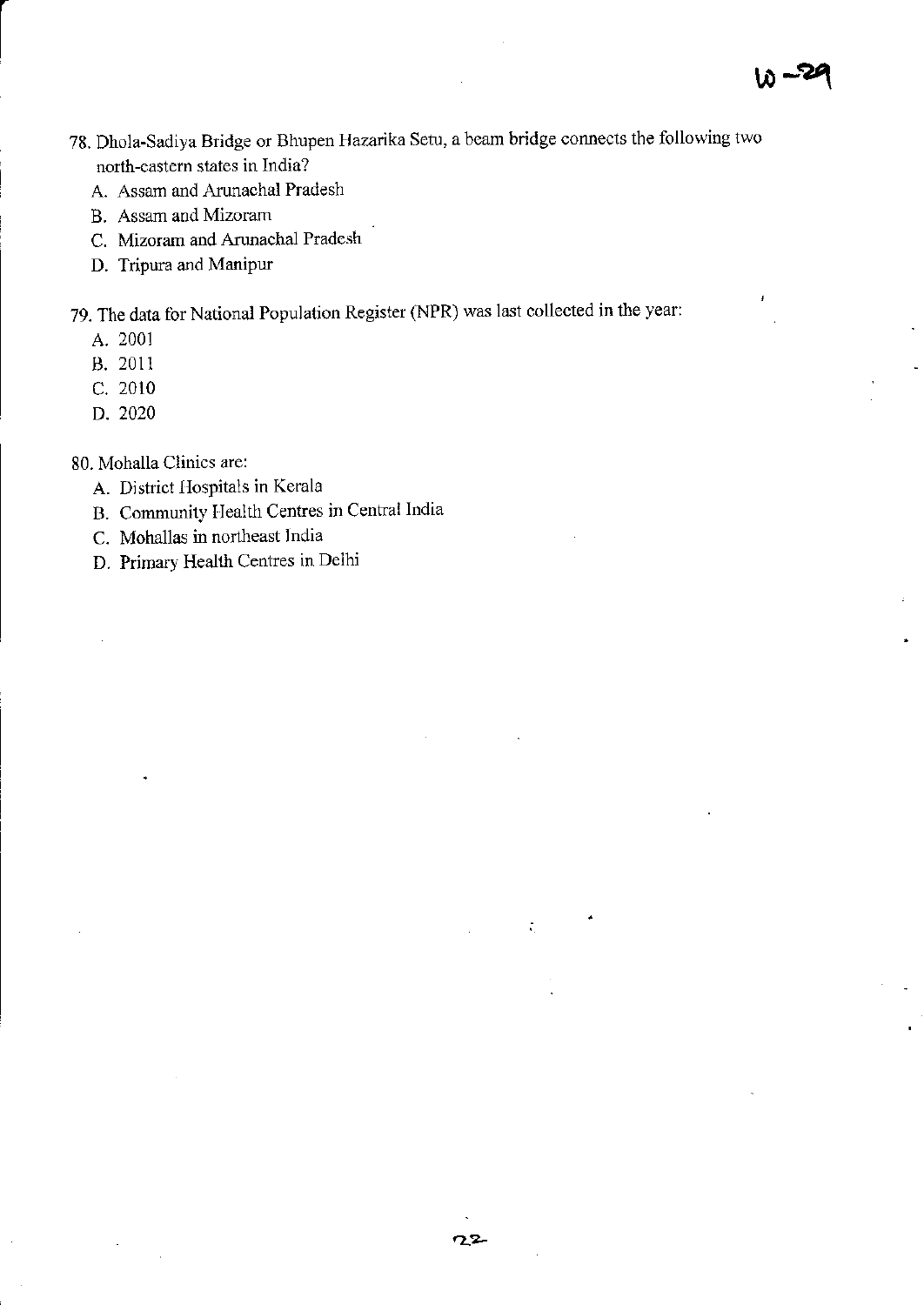# PART E

#### Basic Sociology (20 marks)

 $\overline{I}$ 

81. Here is a list of perspectives/methodologies given on the left (I) and explanations of these perspectives are placed on the right (II). Which of the following linking I and II is correct.

 $H$ 

- A. Orientalism Evaluation of other cultures from the perspective of one's own
- 

B. Indology Study of Indian society through the classical Indian texts<br>C. Field-view Study of Eastern civilization by the Western scholars C. Field-view Study of Eastern civilization by the Western scholars<br>D. Ethnocentrism Study of Indian Society in order to explain social cha Study of Indian Society in order to explain social change

- 82. Objectivity implies:
	- A. Partiality
	- B. Value Judgmental
	- C. Value Neutrality
	- D. Embracing Prejudices

83. Which of the following was the first Indian University to offer courses in Sociology?

- A. University of Calcutta
- B. Univcrsity of Madras
- C. University of Bombay
- D. University of Delhi

84. In which year did Colonial Government conduct the first all Indian census survey?

- A. 1871
- ^. B. 1881
- c. l89r
- D. 1901

85. When the daughter of a professor becomes a professor, the process may be described as:

- A. Upward mobility
- B. Downward mobility
- C. Horizontal mobiliry
- D. Vertical mobility

86. Which of the following countries is known for practicing untouchability?

- A. Indonesia
- B. Singapore
- C. Malaysia
- D. Japan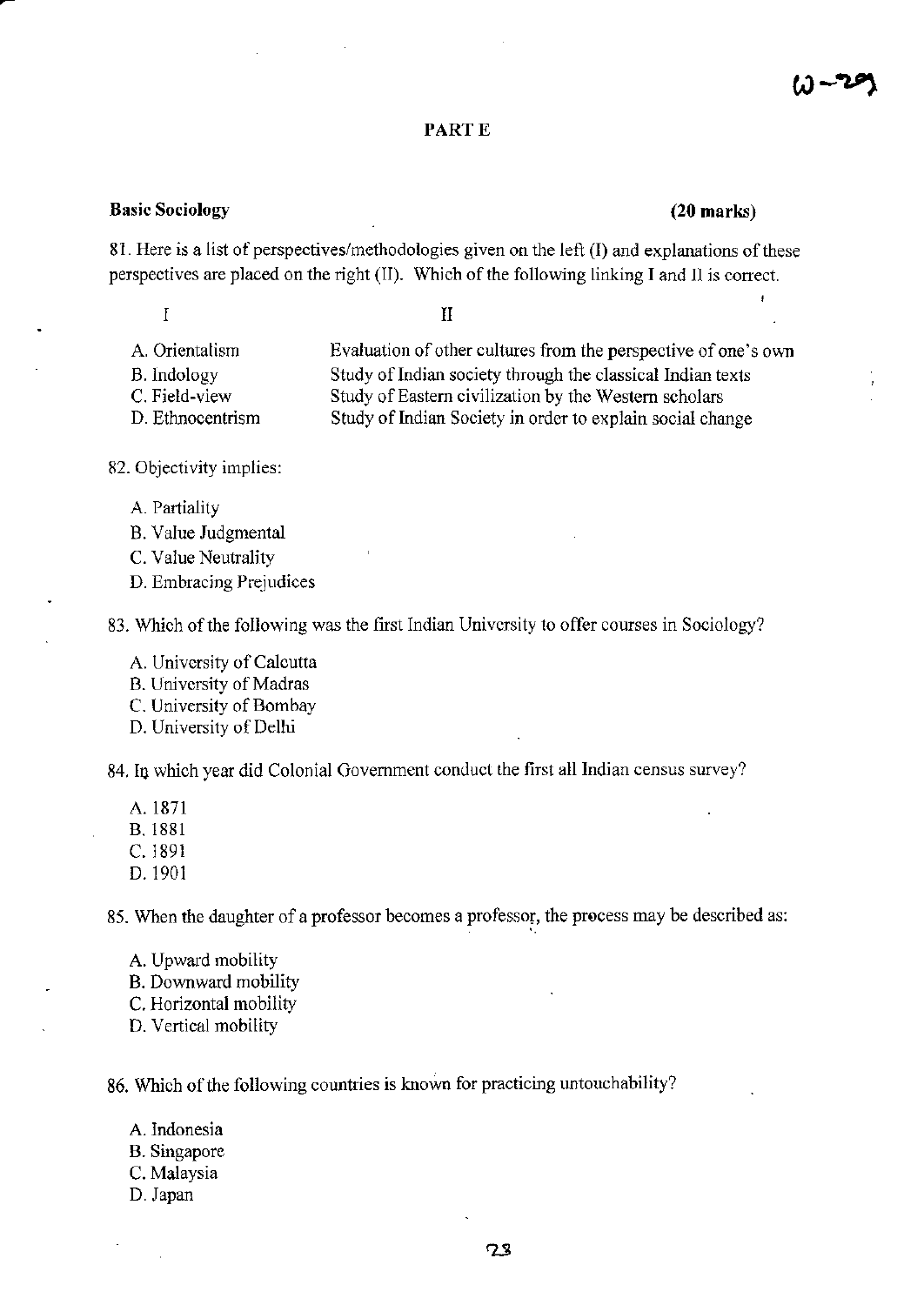- 87. The defining feature of an ethnic community is:
	- A. Out group
	- B. In group
	- C. Sense of solidarity
	- D. Reference group

88. Who among the following attributed the deplorable and impoverished conditions of tribals to their contact with the outside world, which had led to indebtedness and loss of control over their land and forests?

- A. Verrier Elwin
- B. G S Ghurye
- C. M N Srinivas
- D. N K Bose

89. Which of the following is considered as "base" according to Karl Marx?

- A. Culture
- B. Economic System
- C. Language
- D. Legal System

90. The scientific study of population is called as:

- A. Geography
- B. Demography
- C. Historiography
- D. Hagiography
- 91. Matrilineal system means:
	- A. Inheritance of Property from Mother to the Daughter
	- B. Inheritance of Property from Father to Son
	- C. Control of Mother
	- D. Control of the Father

92. Reserve army of labour refers to:

- A. A compliant workforce who can work for low wages in poor working conditions
- B. The labour force maintained by the workers to avail paid vacation annually
- C. The labour force maintained by the management to overcome the shortage of workers during strikes by workers
- D. Workforce of the army of any country to be used in the war times

÷.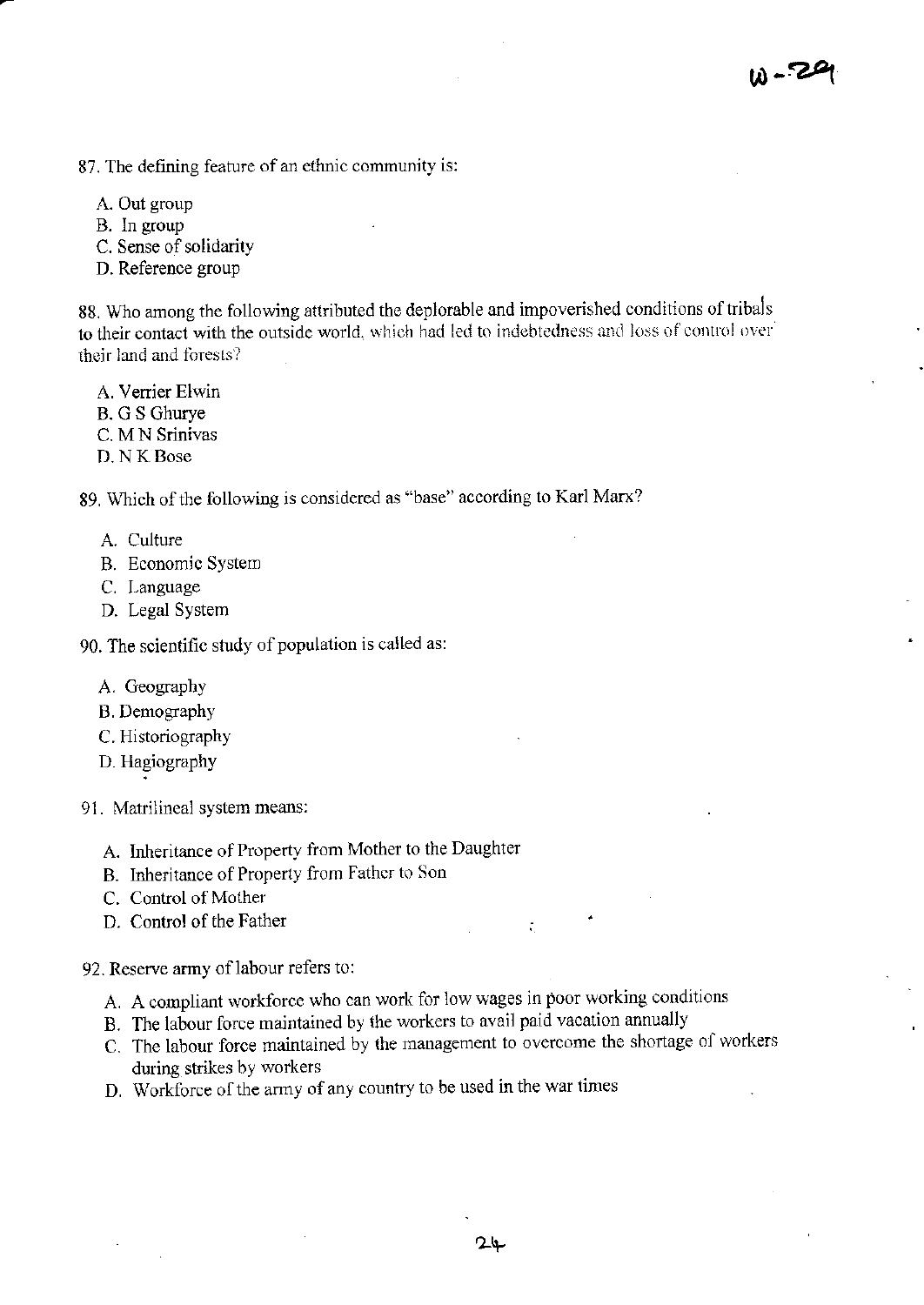93. 'Glass ceiling' refers to:

- A. The barrier placed in the offices to segregate between the officer cabin and other employees in the section
- B. An invisible barrier that prevents someone from achieving further success
- C. The barrier that affects the wellbeing of persons due to nutritional deficiencies
- D. Written barrier that prevents someone from achieving further success
- 94. Here is a list of commissions given in the left (I) and a list of specific objectives and recommendations are provided in the right side (II). Which of the following linking I and II is correct

|                           | П                                                                                                                   |
|---------------------------|---------------------------------------------------------------------------------------------------------------------|
| A. Swaminathan Commission | Recommended for 27% reservation of for other-<br>backward classes in public sector jobs and public<br>universities. |
| B. Mandal Commission      | Reorganization of states on linguistic basis                                                                        |
| C. Dar Commission         | Farmers' access and control over basic resources, credit,<br>insurance and knowledge management.                    |
| D. Sachar Committee       | Recommended to set up an Equal Opportunity<br>Commission to look into grievances of minorities.                     |

95. Which of the following is a feature of 'city'?

- A. Dependence on agriculture
- · B. Large scale primary relationships
	- C. Slums
	- D. Unitary religion

96. The operational unit considered for enumeration of population in the country by Census of

India is

- A. Individual
- B. Household
- C. Family
- D. Village

97. Which among the following illustrate consanguineous marriage?

- A. Cross-Cousin Marriage
- B. Marriage by abduction
- C. Same Sex marriage
- D. Higher caste man marrying a woman from the lower caste